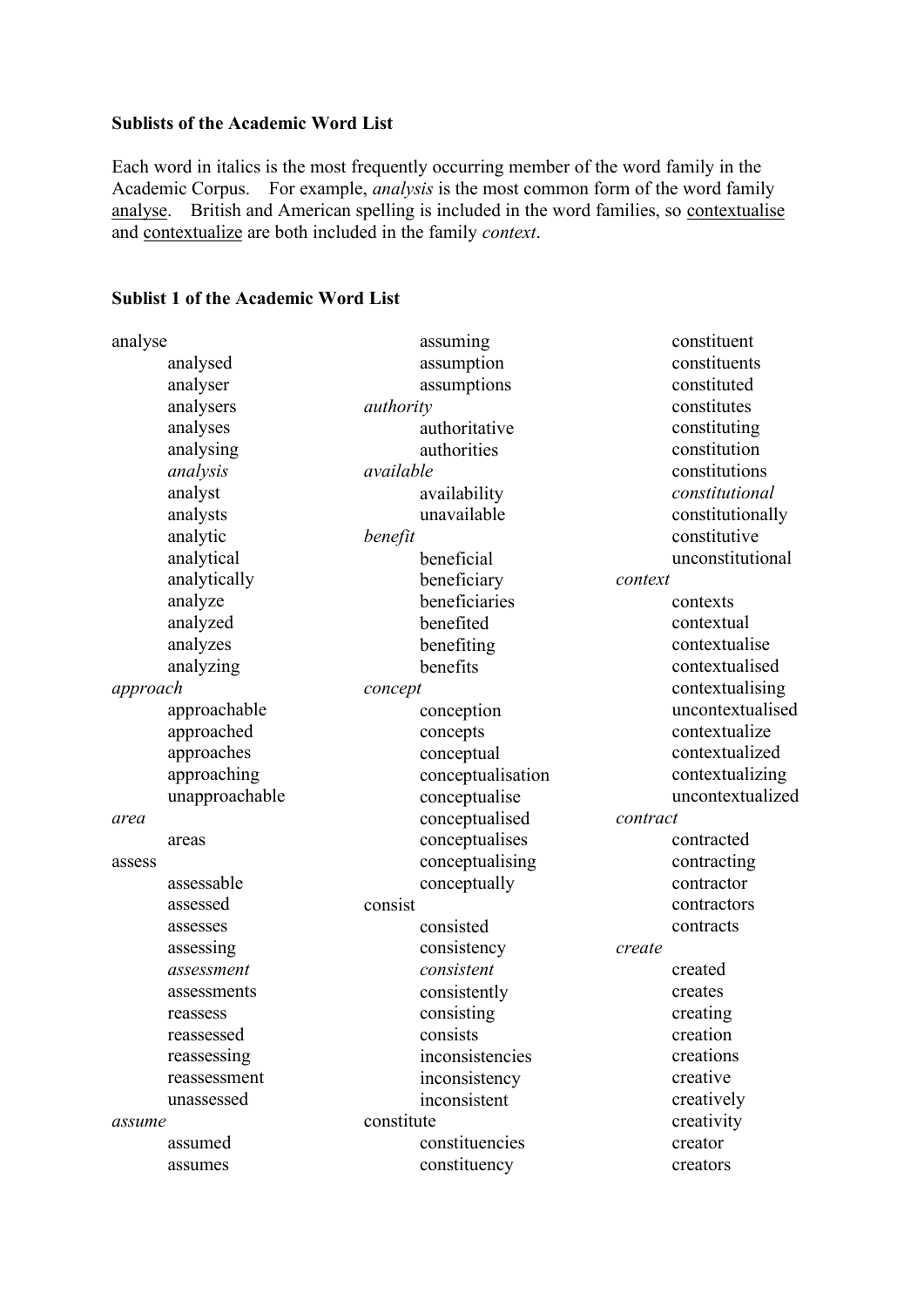recreate recreated recreates recreating *data* define definable defined defines defining *definition* definitions redefine redefined redefines redefining undefined derive derivation derivations derivative derivatives *derived* derives deriving distribute distributed distributing *distribution*  distributional distributions distributive distributor distributors redistribute redistributed redistributes redistributing redistribution economy *economic* economical economically economics economies economist economists uneconomical *environment*  environmental

environmentalist environmentalists environmentally environments establish disestablish disestablished disestablishes disestablishing disestablishment *established* establishes establishing establishment establishments *estimate*  estimated estimates estimating estimation estimations over-estimate overestimate overestimated overestimates overestimating underestimate underestimated underestimates underestimating evident evidenced *evidence* evidential evidently *export* exported exporter exporters exporting exports factor factored factoring *factors* finance financed finances *financial* financially

financier financiers financing *formula* formulae formulas formulate formulated formulating formulation formulations reformulate reformulated reformulating reformulation reformulations *function* functional functionally functioned functioning functions identify identifiable identification *identified* identifies identifying identities identity unidentifiable *income* incomes *indicate*  indicated indicates indicating indication indications indicative indicator indicators *individual*  individualised individuality individualism individualist individualists individualistic individually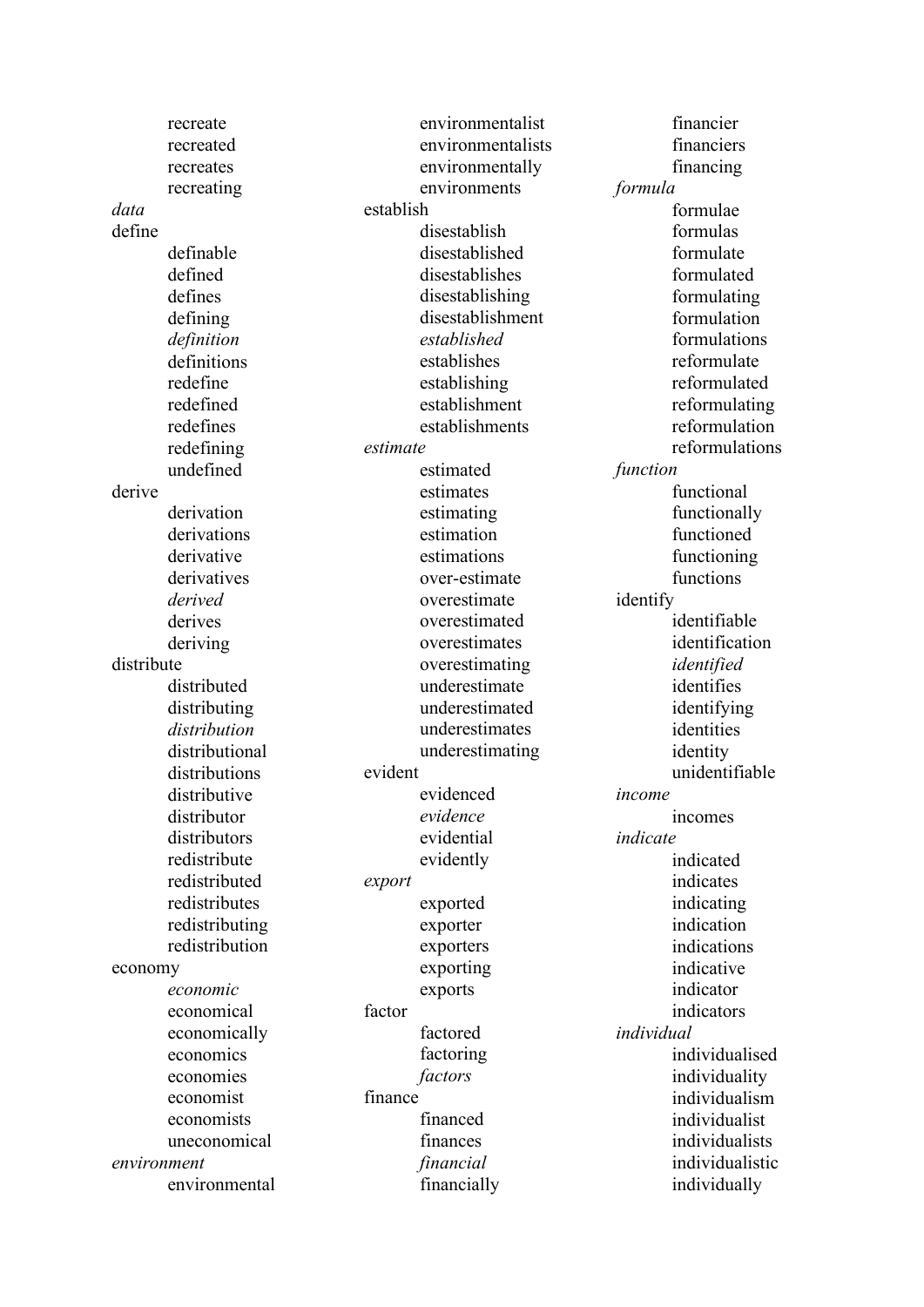|           | individuals                |           | legislator     | require     |                            |
|-----------|----------------------------|-----------|----------------|-------------|----------------------------|
| interpret |                            |           | legislators    |             | required                   |
|           | interpretation             |           | legislature    |             | requirement                |
|           | interpretations            | major     |                |             | requirements               |
|           | interpretative             |           | majorities     |             | requires                   |
|           | interpreted                |           | majority       |             | requiring                  |
|           | interpreting               | method    |                | research    |                            |
|           | interpretive               |           | methodical     |             | researched                 |
|           | interprets                 |           | methodological |             | researcher                 |
|           | misinterpret               |           | methodologies  |             | researchers                |
|           | misinterpretation          |           | methodology    |             | researches                 |
|           | misinterpretations         |           | methods        |             | researching                |
|           | misinterpreted             | occur     |                | respond     |                            |
|           | misinterpreting            |           | occurred       |             | responded                  |
|           | misinterprets              |           | occurrence     |             | respondent                 |
|           | reinterpret                |           | occurrences    |             | respondents                |
|           | reinterpreted              |           | occurring      |             | responding                 |
|           | reinterprets               |           | occurs         |             | responds                   |
|           | reinterpreting             |           | reoccur        |             | response                   |
|           | reinterpretation           |           | reoccurred     |             | responses                  |
|           | reinterpretations          |           | reoccurring    |             | responsive                 |
| involve   |                            |           | reoccurs       |             | responsiveness             |
|           | involved                   | percent   |                |             | unresponsive               |
|           | involvement                |           | percentage     | role        |                            |
|           | involves                   |           | percentages    |             | roles                      |
|           | involving                  | period    |                | section     |                            |
|           | uninvolved                 |           | periodic       |             | sectioned                  |
| 1SSue     |                            |           | periodical     |             | sectioning                 |
|           | issued                     |           | periodically   |             | sections                   |
|           | issues                     |           | periodicals    | sector      |                            |
|           | issuing                    |           | periods        |             | sectors                    |
| labour    |                            | policy    |                |             |                            |
|           |                            |           |                |             |                            |
|           | labor                      |           |                | significant |                            |
|           |                            |           | policies       |             | insignificant              |
|           | labored                    | principle |                |             | insignificantly            |
|           | labors<br>laboured         |           | principled     |             | significance               |
|           |                            |           | principles     |             | significantly              |
|           | labouring<br>labours       |           | unprincipled   |             | signified                  |
|           |                            | proceed   |                |             | signifies                  |
| legal     |                            |           | procedural     |             | signify                    |
|           | illegal                    |           | procedure      |             | signifying                 |
|           | illegality<br>illegally    |           | procedures     | similar     |                            |
|           |                            |           | proceeded      |             | dissimilar<br>similarities |
|           | legality                   |           | proceeding     |             |                            |
|           | legally                    |           | proceedings    |             | similarity                 |
| legislate | legislated                 |           | proceeds       | source      | similarly                  |
|           |                            | process   |                |             |                            |
|           | legislates                 |           | processed      |             | sourced                    |
|           | legislating                |           | processes      |             | sources                    |
|           | legislation<br>legislative |           | processing     |             | sourcing                   |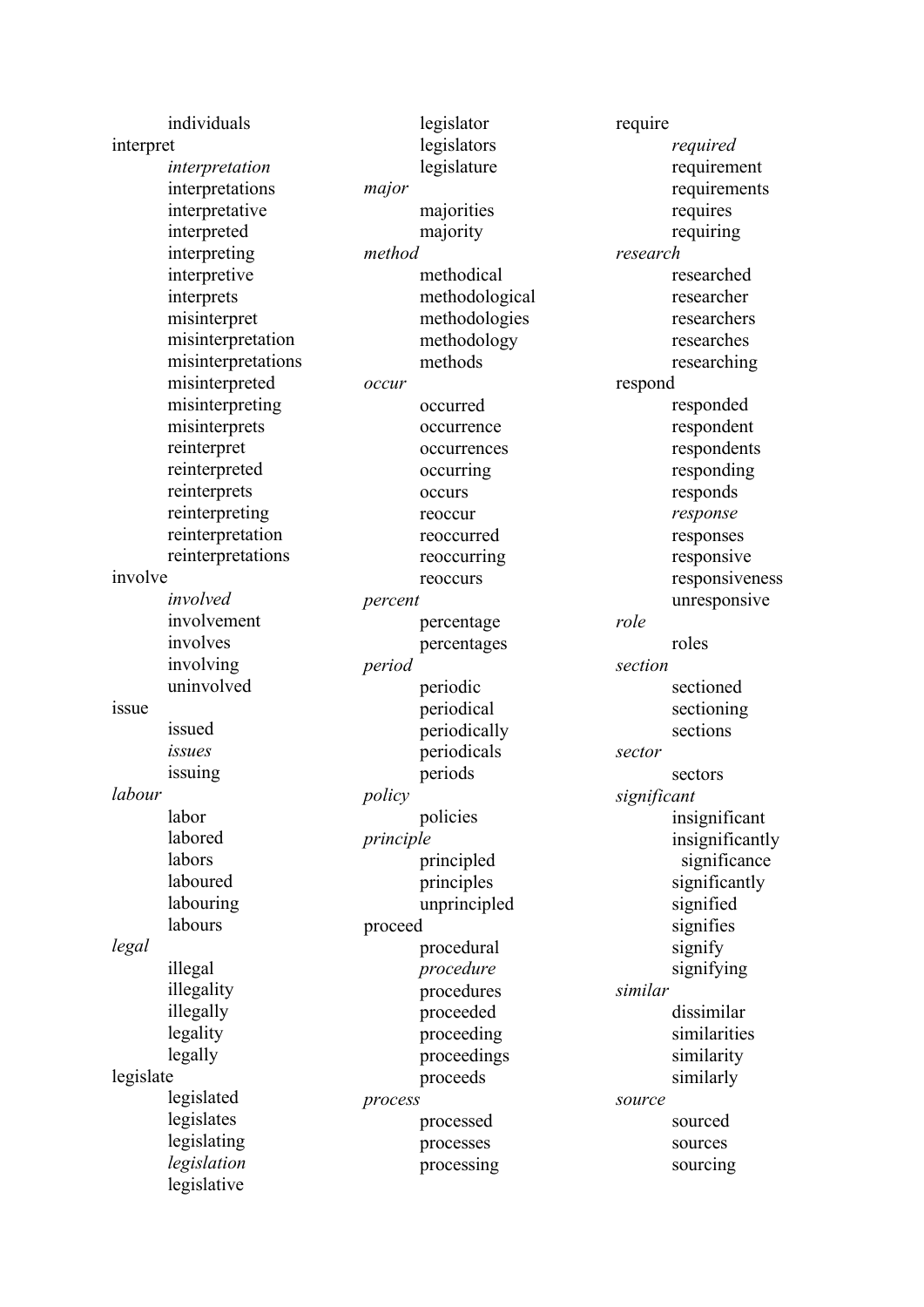*specific* specifically specification specifications specificity specifics *structure* restructure restructured restructures restructuring structural structurally structured structures structuring unstructured *theory* theoretical theoretically theories theorist theorists vary invariable invariably variability variable *variables* variably variance variant

variants variation variations varied varies

varying

### **Sublist 2 of the Academic Word List**

| achieve      | acquires        |        | administratively |
|--------------|-----------------|--------|------------------|
| achievable   | acquiring       |        | administrator    |
| achieved     | acquisition     |        | administrators   |
| achievement  | acquisitions    | affect |                  |
| achievements | administration  |        | affected         |
| achieves     | administrates   |        | affecting        |
| achieving    | administrate    |        | affective        |
| acquire      | administrations |        | affectively      |
| acquired     | administrative  |        | affects          |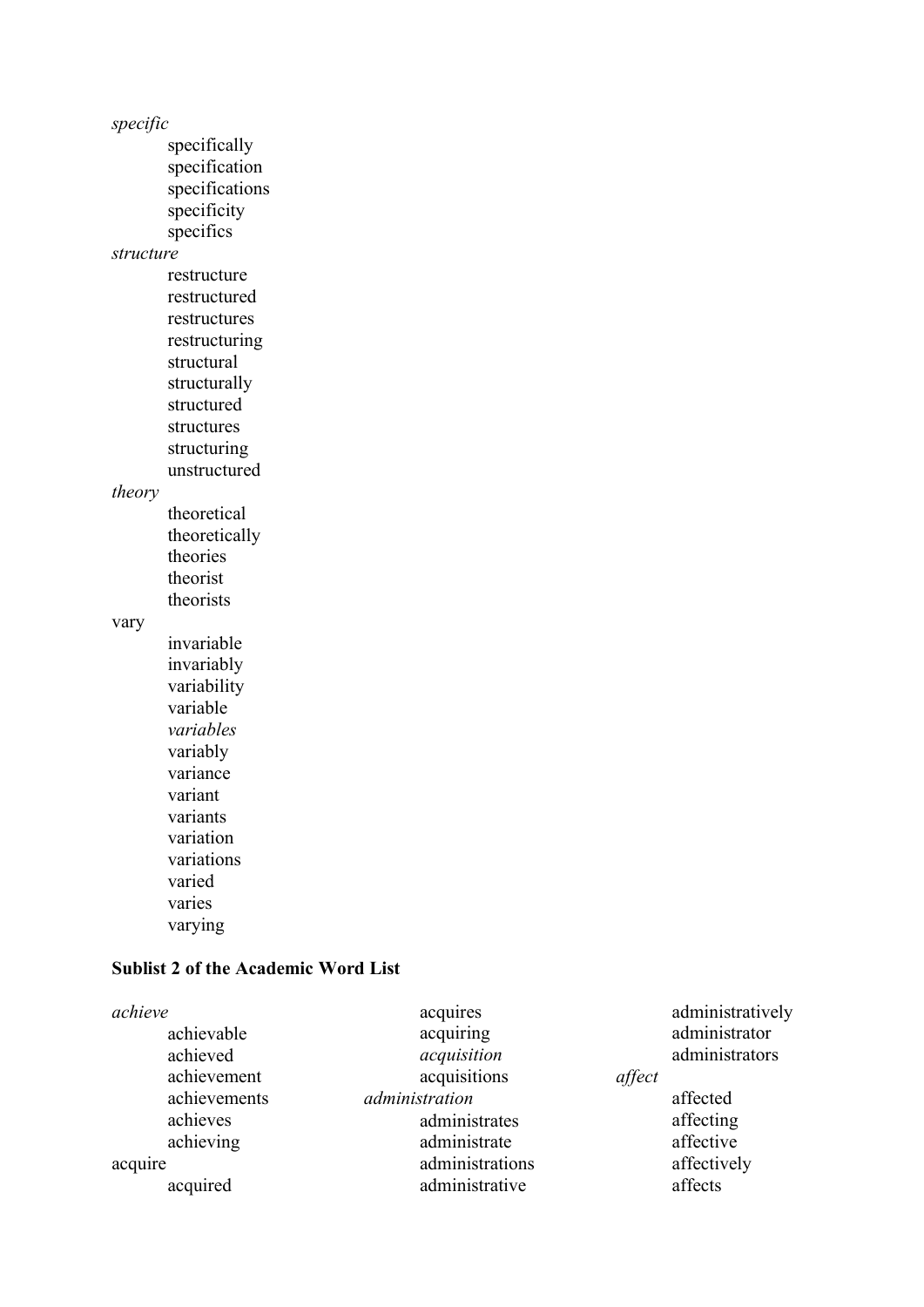|             | unaffected      |           | computerised   |          | cultures      |
|-------------|-----------------|-----------|----------------|----------|---------------|
| appropriate |                 |           | computers      |          | uncultured    |
|             | appropriacy     |           | computing      | design   |               |
|             | appropriately   | conclude  |                |          | designed      |
|             | appropriateness |           | concluded      |          | designer      |
|             | inappropriacy   |           | concludes      |          | designers     |
|             | inappropriate   |           | concluding     |          | designing     |
|             | inappropriately |           | conclusion     |          | designs       |
| aspect      |                 |           | conclusions    | distinct |               |
|             | aspects         |           | conclusive     |          | distinction   |
| assist      |                 |           | conclusively   |          | distinctions  |
|             | assistance      |           | inconclusive   |          | distinctive   |
|             | assistant       |           | inconclusively |          | distinctively |
|             | assistants      | conduct   |                |          | distinctly    |
|             | assisted        |           | conducted      |          | indistinct    |
|             | assisting       |           | conducting     |          | indistinctly  |
|             | assists         |           | conducts       | element  |               |
|             | unassisted      |           | consequent     |          | elements      |
| category    |                 |           | consequence    | equate   |               |
|             | categories      |           | consequences   |          | equated       |
|             | categorisation  |           | consequently   |          | equates       |
|             | categorise      | construct |                |          | equating      |
|             | categorised     |           | constructed    |          | equation      |
|             | categorises     |           | constructing   |          | equations     |
|             | categorising    |           | construction   | evaluate |               |
|             | categorization  |           | constructions  |          | evaluated     |
|             | categorized     |           | constructive   |          | evaluates     |
|             | categorizes     |           | constructs     |          | evaluating    |
|             | categorizing    |           | reconstruct    |          | evaluation    |
| chapter     |                 |           | reconstructed  |          | evaluations   |
|             | chapters        |           | reconstructing |          | evaluative    |
| commission  |                 |           | reconstruction |          | re-evaluate   |
|             | commissioned    |           | reconstructs   |          | re-evaluated  |
|             | commissioner    | consume   |                |          | re-evaluates  |
|             | commissioners   |           | consumed       |          | re-evaluating |
|             | commissioning   |           | consumer       |          | re-evaluation |
|             | commissions     |           | consumers      | feature  |               |
| community   |                 |           | consumes       |          | featured      |
|             | communities     |           | consuming      |          | features      |
| complex     |                 |           | consumption    |          | featuring     |
|             | complexities    | credit    |                | final    |               |
|             | complexity      |           | credited       |          | finalise      |
| compute     |                 |           | crediting      |          | finalised     |
|             | computation     |           | creditor       |          | finalises     |
|             | computational   |           | creditors      |          | finalising    |
|             | computations    |           | credits        |          | finalize      |
|             | computable      | culture   |                |          | finalized     |
|             | computer        |           | cultural       |          | finalizes     |
|             | computed        |           | culturally     |          | finalizing    |
|             |                 |           | cultured       |          | finality      |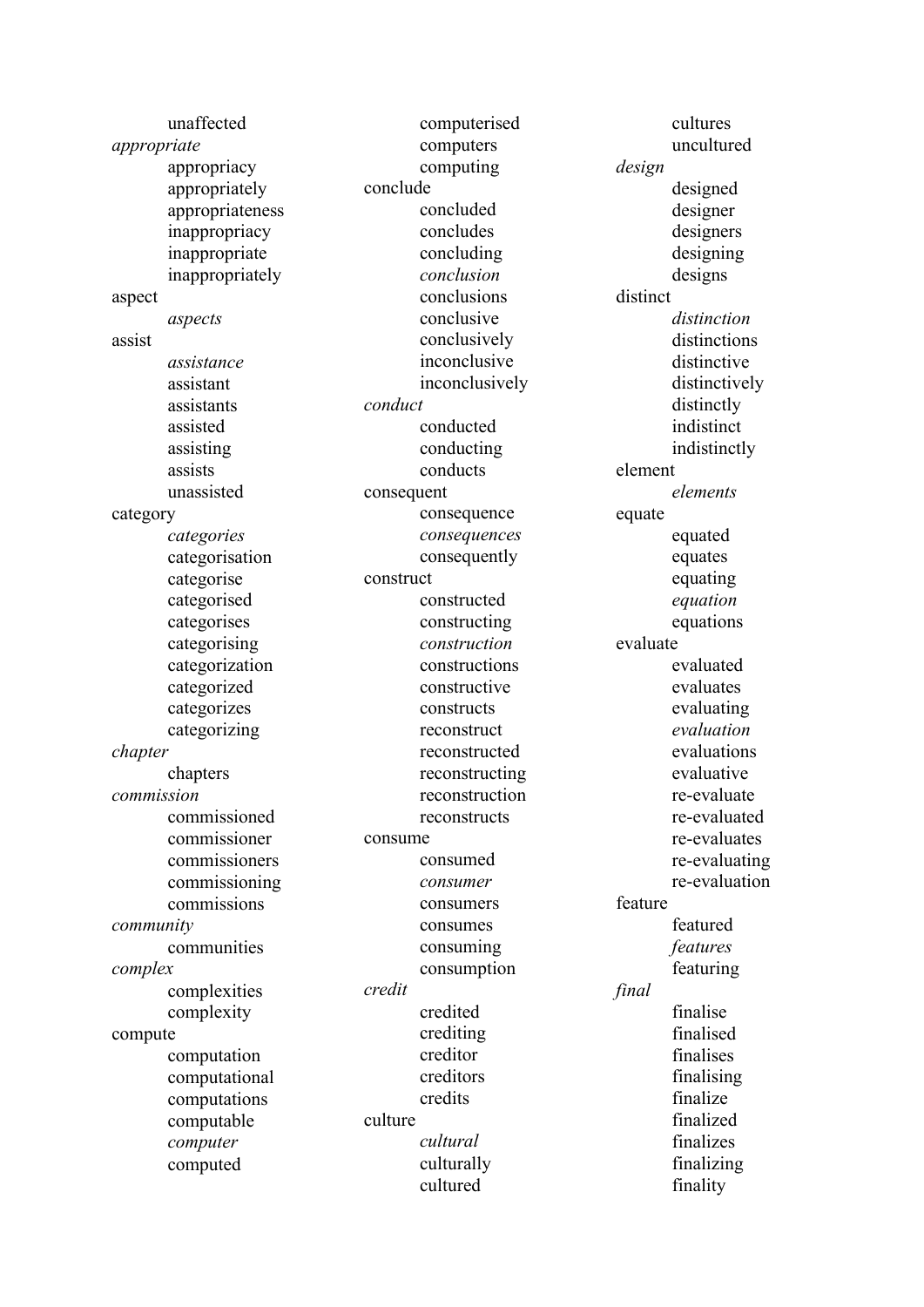finally finals *focus* focused focuses focusing focussed focussing refocus refocused refocuses refocusing refocussed refocusses refocussing *impact* impacted impacting impacts injure injured injures injuries injuring *injury* uninjured *institute*  instituted institutes instituting institution institutional institutionalise institutionalised institutionalises institutionalising institutionalized institutionalizes institutionalizing institutionally institutions invest invested investing *investment* investments investor investors invests item *journal*  maintain *normal* obtain participate perceive

reinvest

reinvested reinvesting reinvestment reinvests itemisation itemise itemised itemises itemising *items* journals maintained maintaining maintains *maintenance* abnormal abnormally normalisation normalise normalised normalises normalising normalization normalize normalized normalizes normalizing normality normally obtainable *obtained* obtaining obtains unobtainable participant participants participated participates participating *participation* participatory *perceived*  perceives

perceiving perception perceptions *positive*  positively *potential* potentially *previous* previously *primary*  primarily *purchase*  purchased purchaser purchasers purchases purchasing *range*  ranged ranges ranging *region* regional regionally regions regulate deregulated deregulates deregulating deregulation regulated regulates regulating regulation *regulations* regulator regulators regulatory unregulated *relevant*  irrelevance irrelevant relevance reside resided residence *resident* residential residents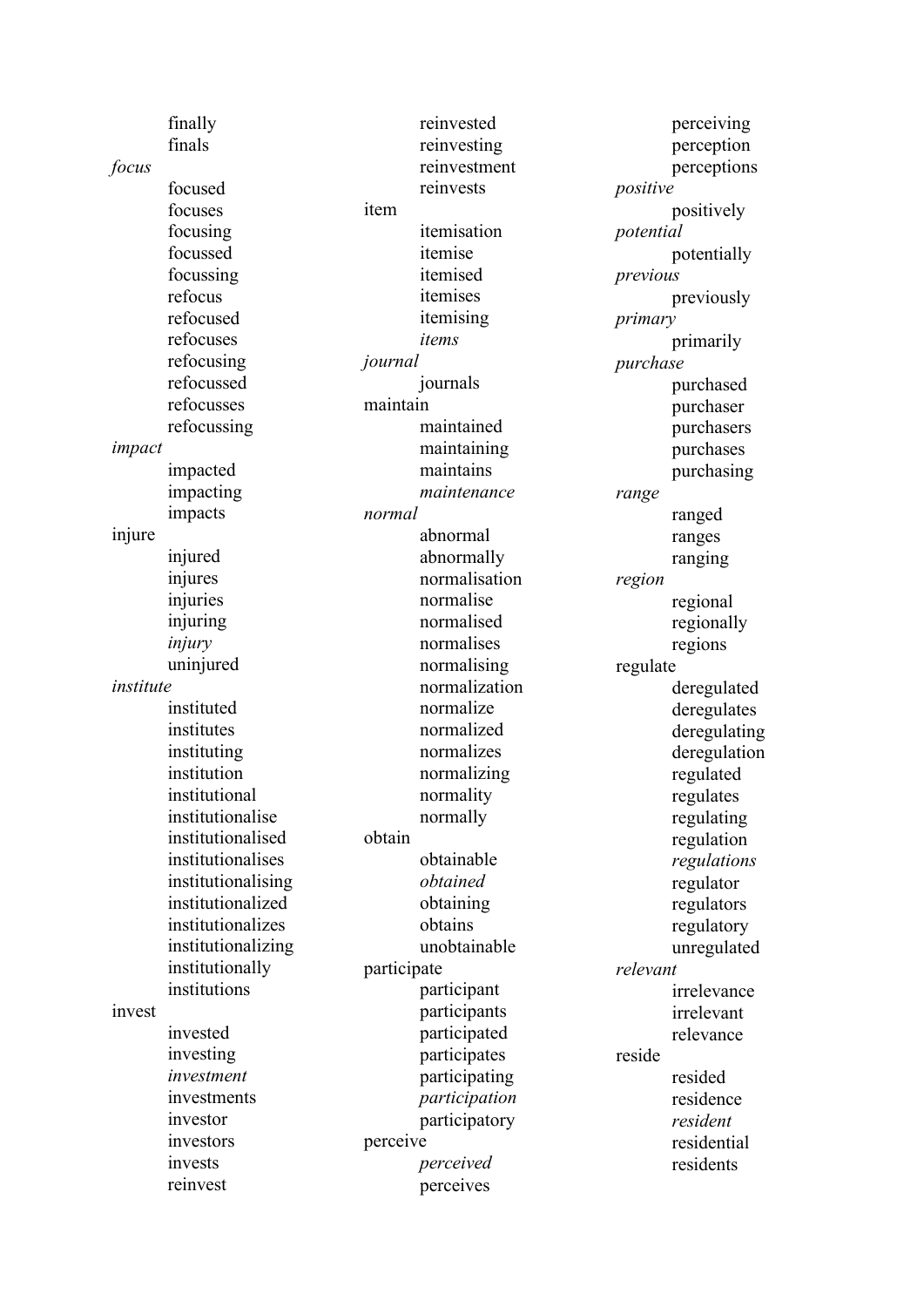| resides         | strategists     |
|-----------------|-----------------|
| residing        | survey          |
| resource        | surveyed        |
| resourced       | surveying       |
| resourceful     | surveys         |
| resources       | text            |
| resourcing      | texts           |
| unresourceful   | textual         |
| under-resourced | tradition       |
| restrict        | non-traditional |
| restricted      | traditional     |
| restricting     | traditionalist  |
| restriction     | traditionally   |
| restrictions    | traditions      |
| restrictive     | transfer        |
| restrictively   | transferable    |
| restricts       | transference    |
| unrestricted    | transferred     |
| unrestrictive   | transferring    |
| secure          | transfers       |
| insecure        |                 |
| insecurities    |                 |
| insecurity      |                 |
| secured         |                 |
| securely        |                 |
| secures         |                 |
| securing        |                 |
| securities      |                 |
| security        |                 |
| seek            |                 |
| seeking         |                 |
| seeks           |                 |
| sought          |                 |
| select          |                 |
| selected        |                 |
| selecting       |                 |
| selection       |                 |
| selections      |                 |
| selective       |                 |
| selectively     |                 |
| selector        |                 |
| selectors       |                 |
| selects         |                 |
| site            |                 |
| sites           |                 |
| strategy        |                 |
| strategic       |                 |
| strategies      |                 |
| strategically   |                 |
| strategist      |                 |
|                 |                 |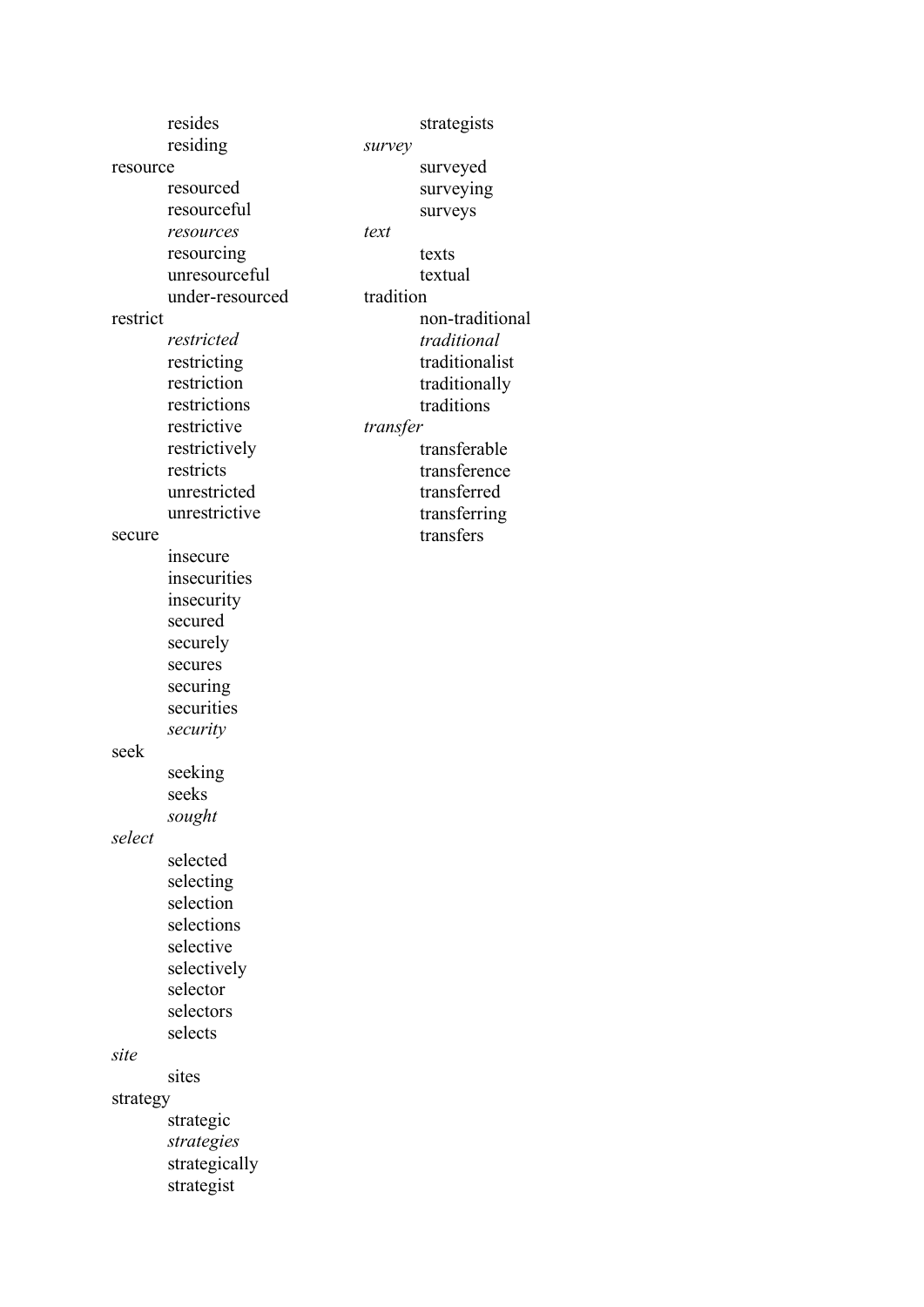## **Sublist 3 of Academic Word List**

| alternative   |            | contribution    |             | deduction       |
|---------------|------------|-----------------|-------------|-----------------|
| alternatively |            | contributions   |             | deductions      |
| alternatives  |            | contributor     | demonstrate |                 |
| circumstance  |            | contributors    |             | demonstrable    |
| circumstances | convene    |                 |             | demonstrably    |
| comment       |            | convention      |             | demonstrated    |
| commentaries  |            | convenes        |             | demonstrates    |
| commentary    |            | convened        |             | demonstrating   |
| commentator   |            | convening       |             | demonstration   |
| commentators  |            | conventional    |             | demonstrations  |
| commented     |            | conventionally  |             | demonstrative   |
| commenting    |            | conventions     |             | demonstratively |
| comments      |            | unconventional  |             | demonstrator    |
| compensate    | coordinate |                 |             | demonstrators   |
| compensated   |            | coordinated     | document    |                 |
| compensates   |            | coordinates     |             | documentation   |
| compensating  |            | coordinating    |             | documented      |
| compensation  |            | coordination    |             | documenting     |
| compensations |            | coordinator     |             | documents       |
| compensatory  |            | coordinators    | dominate    |                 |
| component     |            | co-ordinate     |             | dominance       |
| componentry   |            | co-ordinated    |             | dominant        |
| components    |            | co-ordinates    |             | dominated       |
| consent       |            | co-ordinating   |             | dominates       |
| consensus     |            | co-ordination   |             | dominating      |
| consented     |            | co-ordinator    |             | domination      |
| consenting    |            | co-ordinators   | emphasis    |                 |
| consents      | core       |                 |             | emphasise       |
| considerable  | cores      |                 |             | emphasised      |
| considerably  | coring     |                 |             | emphasising     |
| constant      | cored      |                 |             | emphasize       |
| constancy     | corporate  |                 |             | emphasized      |
| constantly    |            | corporates      |             | emphasizes      |
| constants     |            | corporation     |             | emphasizing     |
| inconstancy   |            | corporations    |             | emphatic        |
| inconstantly  | correspond |                 |             | emphatically    |
| constrain     |            | corresponded    | ensure      |                 |
| constrained   |            | correspondence  |             | ensured         |
| constraining  |            | corresponding   |             | ensures         |
| constrains    |            | correspondingly |             | ensuring        |
| constraint    |            | corresponds     | exclude     |                 |
| constraints   | criteria   |                 |             | excluded        |
| unconstrained |            | criterion       |             | excludes        |
| contribute    | deduce     |                 |             | excluding       |
| contributed   |            | deduced         |             | exclusion       |
| contributes   |            | deduces         |             | exclusionary    |
| contributing  |            | deducing        |             | exclusionist    |
|               |            |                 |             | exclusions      |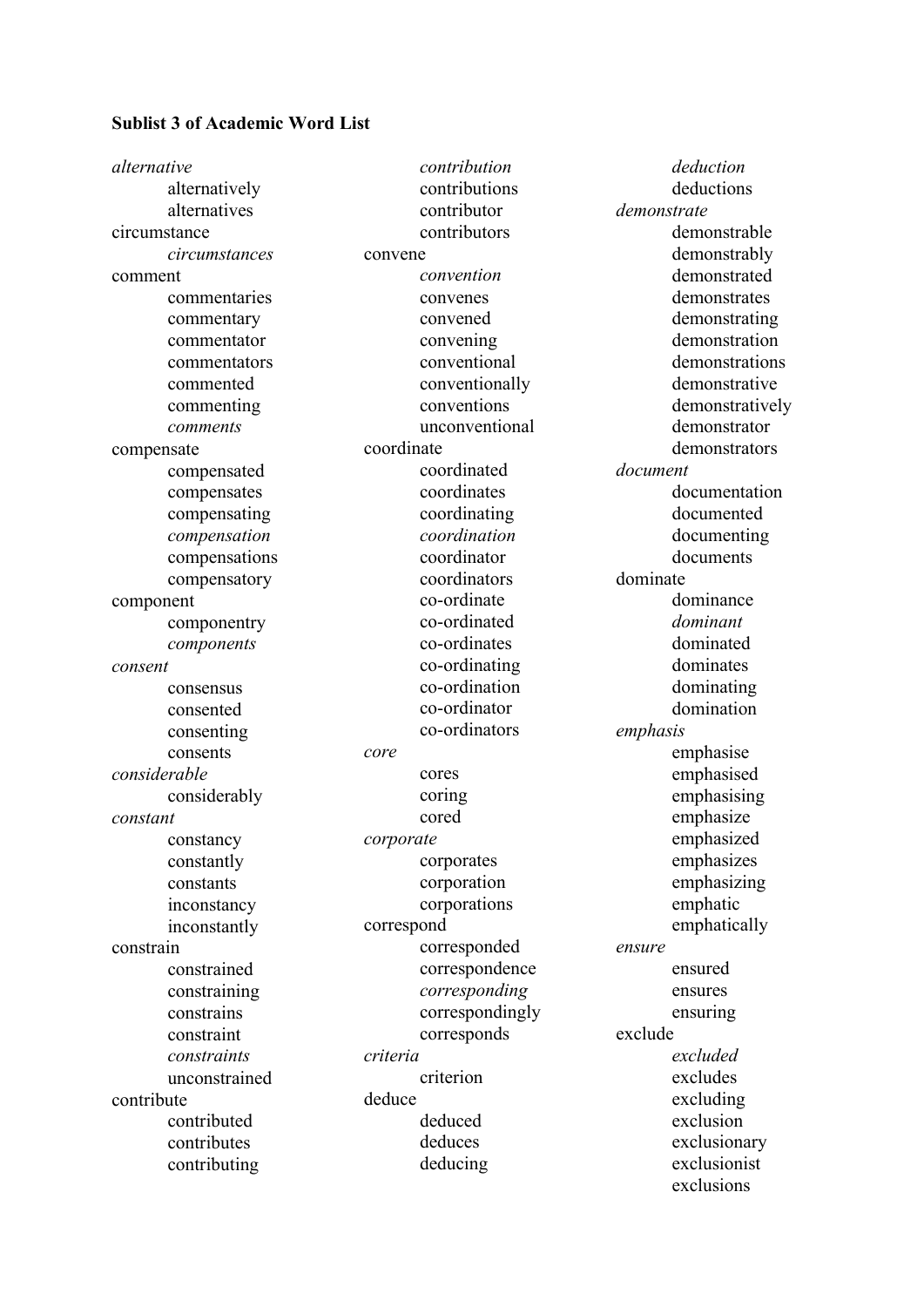| exclusive      | layer                      | philosophy             |
|----------------|----------------------------|------------------------|
| exclusively    | layered                    | philosopher            |
| framework      | layering                   | philosophers           |
| frameworks     | layers                     | philosophical          |
| fund           | link                       | philosophically        |
| funded         | linkage                    | philosophies           |
| funder         | linkages                   | philosophise           |
| funders        | linked                     | philosophised          |
| funding        | linking                    | philosophises          |
| funds          | links                      | philosophising         |
| illustrate     | locate                     | philosophize           |
| illustrated    | located                    | philosophized          |
| illustrates    | locating                   | philosophizes          |
| illustrating   | location                   | philosophizing         |
| illustration   | locations                  | physical               |
| illustrations  | relocate                   | physically             |
| illustrative   | relocated                  | proportion             |
| immigrate      | relocates                  | disproportion          |
| immigrant      | relocating                 | disproportionate       |
| immigrants     | relocation                 | disproportionately     |
| immigrated     | maximise                   | proportional           |
| immigrates     | max                        | proportionally         |
| immigrating    | maximised                  | proportionate          |
| immigration    | maximises                  | proportionately        |
|                |                            |                        |
| imply          | maximising<br>maximisation | proportions<br>publish |
| implied        | maximize                   |                        |
| implies        |                            | published              |
| implying       | maximized                  | publisher              |
| initial        | maximizes                  | publishers             |
| initially      | maximizing                 | publishes              |
| instance       | maximization               | publishing             |
| instances      | maximum                    | unpublished            |
| interact       | minor                      | react                  |
| interacted     | minorities                 | reacted                |
| interacting    | minority                   | reacts                 |
| interaction    | minors                     | reacting               |
| interactions   | negate                     | reaction               |
| interactive    | negative                   | reactionaries          |
| interactively  | negated                    | reactionary            |
| interacts      | negates                    | reactions              |
| justify        | negating                   | reactive               |
| justifiable    | negatively                 | reactivate             |
| justifiably    | negatives                  | reactivation           |
| justification  | outcome                    | reactor                |
| justifications | outcomes                   | reactors               |
| justified      | partner                    | register               |
| justifies      | partners                   | deregister             |
| justifying     | partnership                | deregistered           |
| unjustified    | partnerships               | deregistering          |
|                |                            | deregisters            |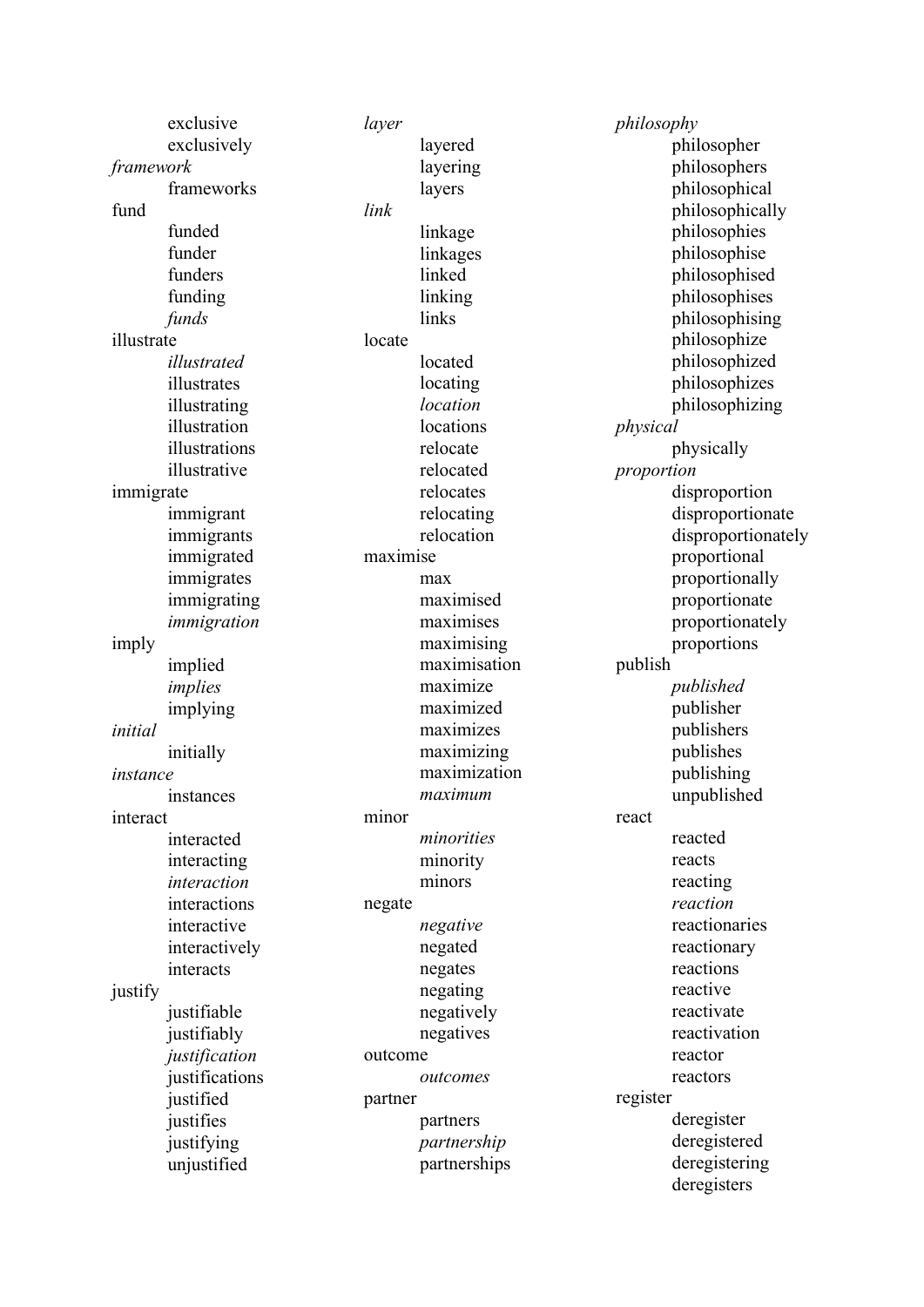|          | deregistration | sufficient |                 |
|----------|----------------|------------|-----------------|
|          | registered     |            | sufficiency     |
|          | registering    |            | insufficient    |
|          | registers      |            | insufficiently  |
|          | registration   |            | sufficiently    |
| rely     |                | task       |                 |
|          | reliability    |            | tasks           |
|          | reliable       | technical  |                 |
|          | reliably       |            |                 |
|          | reliance       |            | technically     |
|          |                | technique  |                 |
|          | reliant        |            | techniques      |
|          | relied         | technology |                 |
|          | relies         |            | technological   |
|          | relying        |            | technologically |
|          | unreliable     | valid      |                 |
| remove   |                |            | invalidate      |
|          | removable      |            | invalidity      |
|          | removal        |            | validate        |
|          | removals       |            | validated       |
|          | removed        |            | validating      |
|          | removes        |            | validation      |
|          | removing       |            | validity        |
| scheme   |                |            | validly         |
|          | schematic      | volume     |                 |
|          | schematically  |            | volumes         |
|          | schemed        |            | vol             |
|          | schemes        |            |                 |
|          | scheming       |            |                 |
|          |                |            |                 |
| sequence |                |            |                 |
|          | sequenced      |            |                 |
|          | sequences      |            |                 |
|          | sequencing     |            |                 |
|          | sequential     |            |                 |
|          | sequentially   |            |                 |
| sex      |                |            |                 |
|          | sexes          |            |                 |
|          | sexism         |            |                 |
|          | sexual         |            |                 |
|          | sexuality      |            |                 |
|          | sexually       |            |                 |
| shift    |                |            |                 |
|          | shifted        |            |                 |
|          | shifting       |            |                 |
|          | shifts         |            |                 |
| specify  |                |            |                 |
|          | specifiable    |            |                 |
|          | specified      |            |                 |
|          | specifies      |            |                 |
|          |                |            |                 |
|          | specifying     |            |                 |
|          | unspecified    |            |                 |
|          |                |            |                 |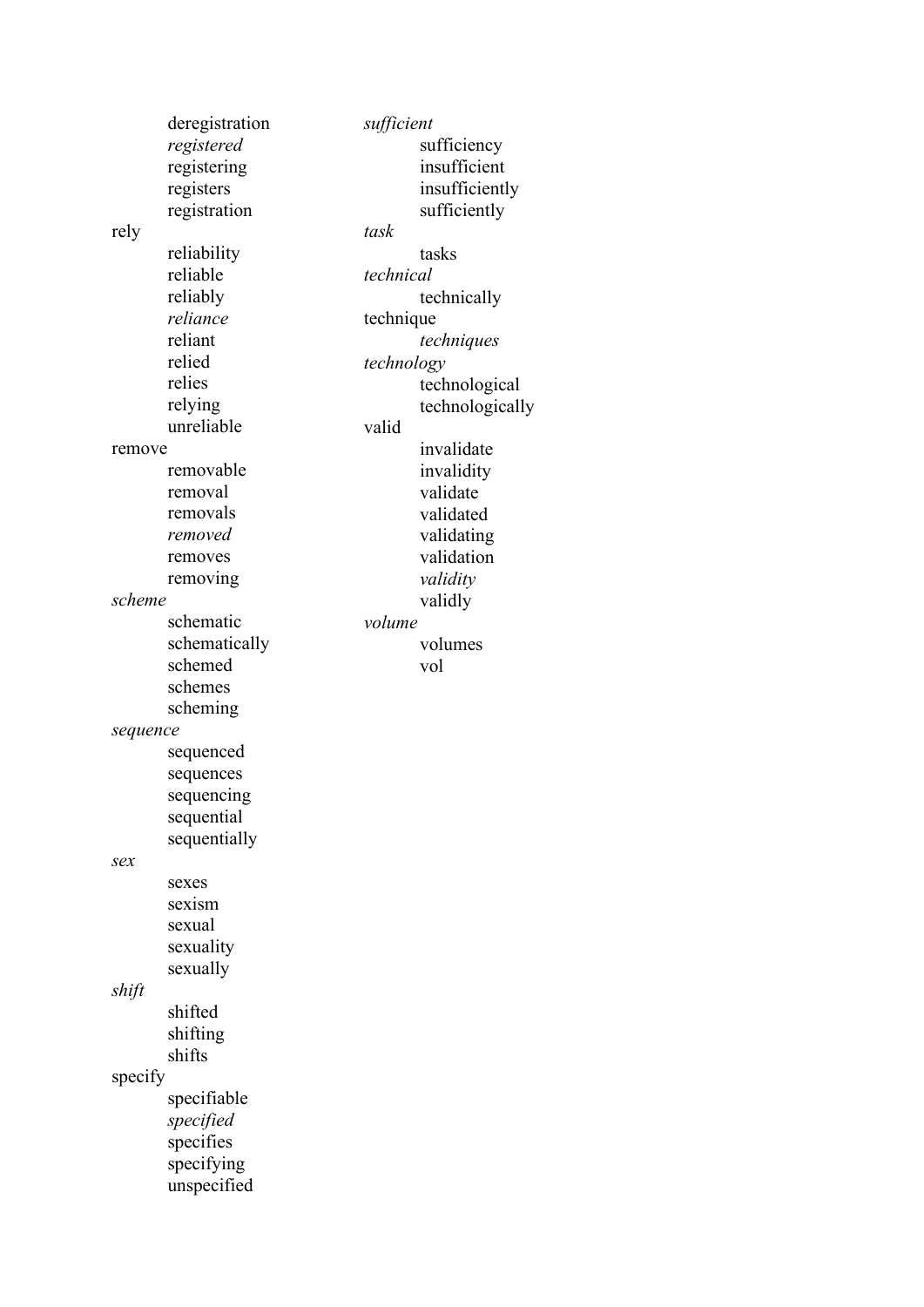# **Sublist 4 of the Academic Word List**

| access      |                |             | communicates     |            | emergence      |
|-------------|----------------|-------------|------------------|------------|----------------|
|             | accessed       |             | communicating    |            | emergent       |
|             | accesses       |             | communication    |            | emerges        |
|             | accessibility  |             | communications   |            | emerging       |
|             | accessible     |             | communicative    | error      |                |
|             | accessing      |             | communicatively  |            | erroneous      |
|             | inaccessible   |             | uncommunicative  |            | erroneously    |
| adequate    |                | concentrate |                  |            | errors         |
|             | adequacy       |             | concentrated     | ethnic     |                |
|             | adequately     |             | concentrates     |            | ethnicity      |
|             | inadequacies   |             | concentrating    | goal       |                |
|             | inadequacy     |             | concentration    |            | goals          |
|             | inadequate     | confer      |                  | grant      |                |
|             | inadequately   |             | conference       |            | granted        |
| annual      |                |             | conferences      |            | granting       |
|             | annually       |             | conferred        |            | grants         |
| apparent    |                |             | conferring       | hence      |                |
|             | apparently     |             | confers          | hypothesis |                |
| approximate |                | contrast    |                  |            | hypotheses     |
|             | approximated   |             | contrasted       |            | hypothesise    |
|             | approximately  |             | contrasting      |            | hypothesised   |
|             | approximates   |             | contrastive      |            | hypothesises   |
|             | approximating  |             | contrasts        |            | hypothesising  |
|             | approximation  | cycle       |                  |            | hypothesize    |
|             | approximations |             | cycled           |            | hypothesized   |
| attitude    |                |             | cycles           |            | hypothesizes   |
|             | attitudes      |             | cyclic           |            | hypothesizing  |
| attribute   |                |             | cyclical         |            | hypothetical   |
|             | attributable   |             | cycling          |            | hypothetically |
|             | attributed     | debate      |                  | implement  |                |
|             | attributes     |             | debatable        |            | implementation |
|             | attributing    |             | debated          |            | implemented    |
|             | attribution    |             | debates          |            | implementing   |
| civil       |                |             | debating         |            | implements     |
| code        |                | despite     |                  | implicate  |                |
|             | coded          | dimension   |                  |            | implicated     |
|             | codes          |             | dimensional      |            | implicates     |
|             | coding         |             | dimensions       |            | implicating    |
| commit      |                |             | multidimensional |            | implication    |
|             | commitment     | domestic    |                  |            | implications   |
|             | commitments    |             | domestically     | impose     |                |
|             | commits        |             | domesticate      |            | imposed        |
|             | committed      |             | domesticated     |            | imposes        |
|             | committing     |             | domesticating    |            | imposing       |
|             | communicate    |             | domestics        |            | imposition     |
|             | communicable   | emerge      |                  | integrate  |                |
|             | communicated   |             | emerged          |            | integrated     |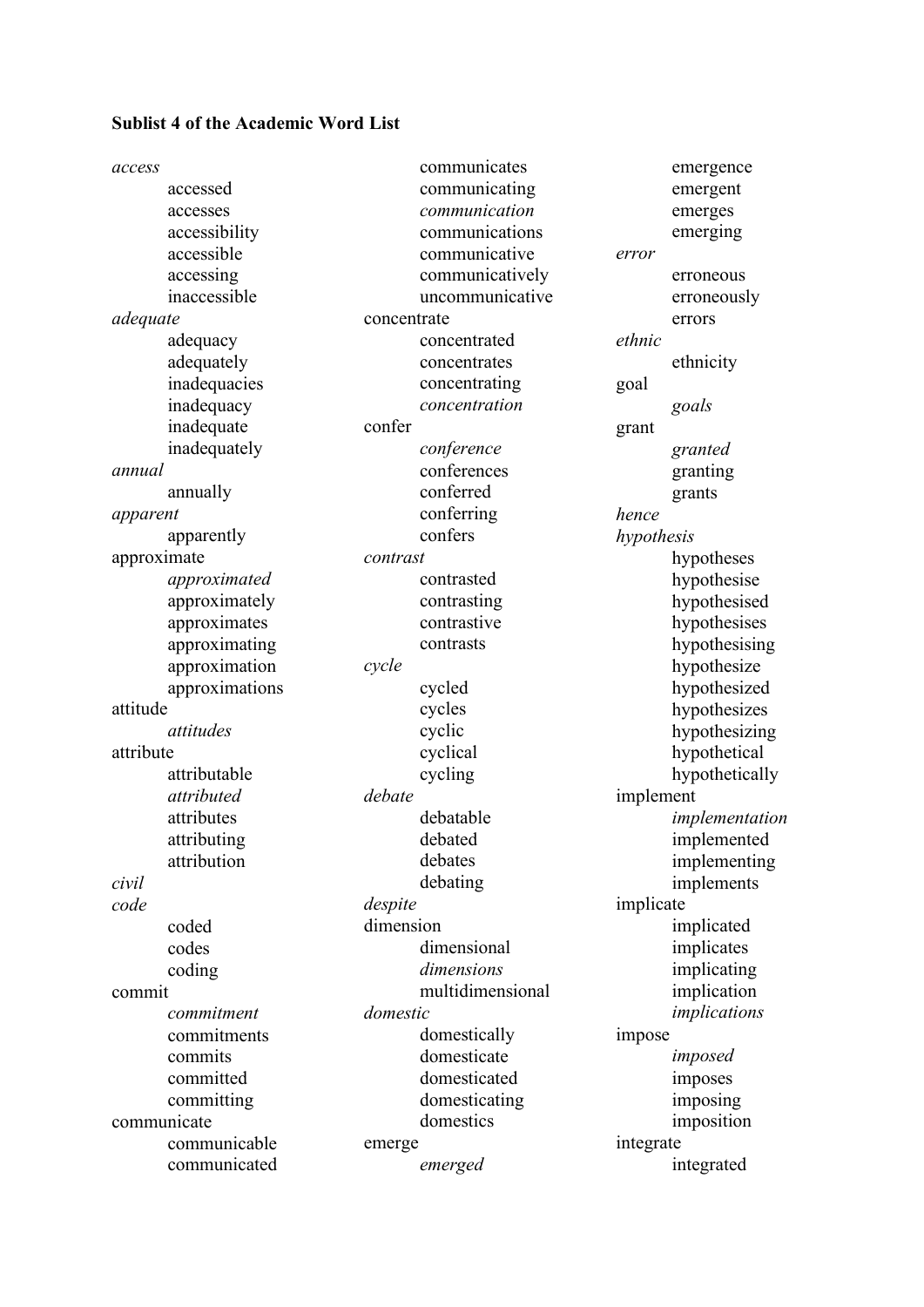integrates integrating *integration internal*  internalise internalised internalises internalising internalize internalized internalizes internalizing internally investigate investigated investigates investigating *investigation* investigations investigative investigator investigators *job* jobs *label* labeled labeling labelled labelling labels *mechanism*  mechanisms *obvious* obviously occupy occupancy occupant occupants occupation *occupational*  occupations occupied occupier occupiers occupies occupying *option* optional options

*output* outputs *overall parallel* paralleled parallelled parallelling parallels unparalleled parameter *parameters phase* phased phases phasing predict predictability predictable predictably *predicted* predicting prediction predictions predicts unpredictability unpredictable *principal* principally *prior professional* professionally professionals professionalism *project* projected projecting projection projections projects *promote* promoted promoter promoters promotes promoting promotion promotions *regime* regimes

resolve *resolution*  resolved resolves resolving unresolved retain *retained* retaining retainer retainers retains retention retentive *series* statistic statistician statisticians statistical statistically *statistics status stress* stressed stresses stressful stressing unstressed *subsequent* subsequently *sum* summation summed summing sums *summary* summaries summarise summarised summarises summarising summarisation summarisations summarization summarizations summarize summarized summarizes summarizing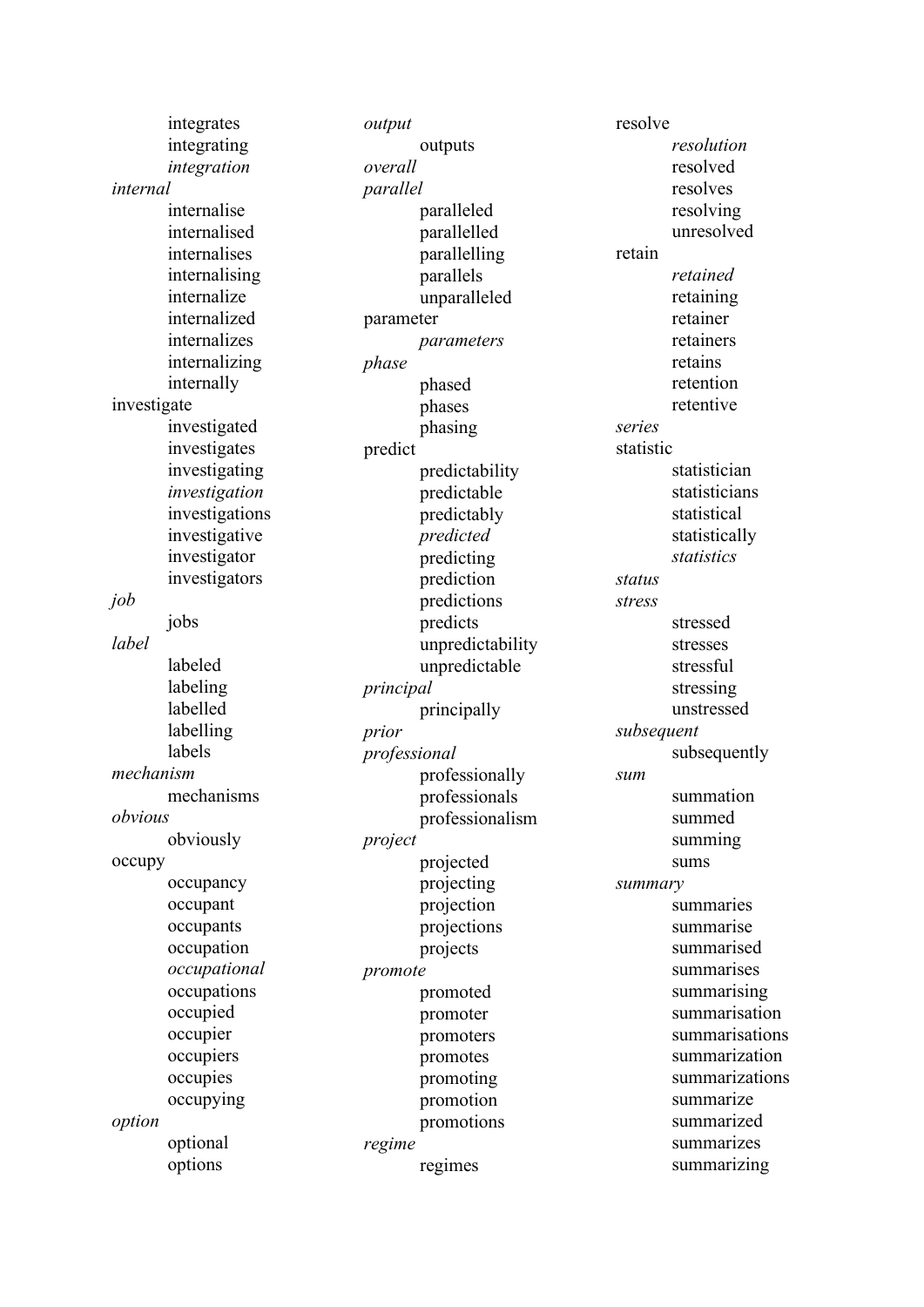undertake *undertaken*  undertakes undertaking undertook

#### **Sublist 5 of the Academic Word List**

academy academia *academic* academically academics academies adjust adjusted adjusting *adjustment*  adjustments adjusts readjust readjusted readjusting readjustment readjustments readjusts *alter*  alterable alteration alterations altered altering alternate alternating alters unalterable unaltered amend amended amending *amendment*  amendments amends *aware*  awareness unaware *capacity*  capacities incapacitate incapacitated *challenge*  challenged challenger challengers challenges challenging *clause*  clauses compound compounded compounding *compounds conflict*  conflicted conflicting conflicts consult consultancy consultant consultants *consultation*  consultations consultative consulted consults consulting *contact*  contactable contacted contacting contacts *decline*  declined declines declining discrete discretely *discretion*  discretionary indiscrete indiscretion *draft*  drafted drafting drafts redraft redrafted redrafting redrafts *enable*  enabled enables enabling *energy*  energetic energetically energies enforce enforced *enforcement*  enforces enforcing entity *entities equivalent*  equivalence evolve *evolution* evolved evolving evolves evolutionary evolutionist evolutionists expand expanded expanding expands *expansion*  expansionism expansive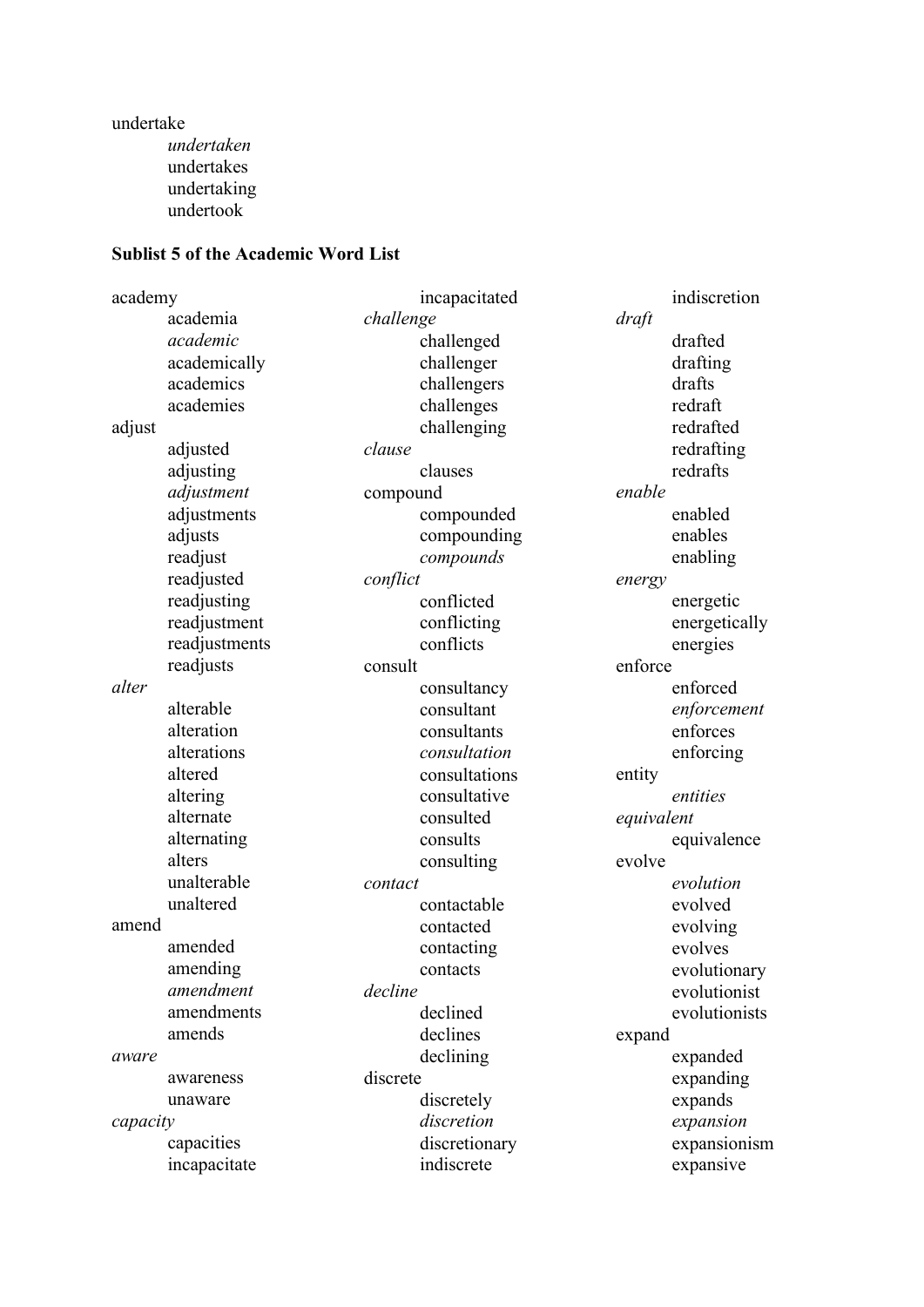expose exposed exposes exposing *exposure*  exposures *external*  externalisation externalise externalised externalises externalising externality externalization externalize externalized externalizes externalizing externally *facilitate*  facilitated facilitates facilities facilitating facilitation facilitator facilitators facility *fundamental*  fundamentally generate *generated*  generates generating *generation*  generations *image*  imagery images *liberal* liberalise liberalism liberalisation liberalised liberalises liberalising liberalization liberalize liberalized liberalizes

liberalizing liberate liberated liberates liberation liberations liberating liberator liberators liberally liberals *licence*  licences license licensed licensing licenses unlicensed *logic*  illogical illogically logical logically logician logicians margin *marginal*  marginally margins *medical*  medically *mental*  mentality mentally modify modification modifications *modified*  modifies modifying unmodified monitor monitored *monitoring*  monitors unmonitored *network*  networked networking networks

*notion*  notions *objective*  objectively objectivity orient orientate orientated orientates *orientation* orientating oriented orienting orients reorient reorientation *perspective*  perspectives *precise*  imprecise precisely precision *prime*  primacy *psychology*  psychological psychologically psychologist psychologists *pursue*  pursued pursues pursuing pursuit pursuits *ratio*  ratios reject *rejected*  rejecting rejection rejects rejections *revenue*  revenues stable instability stabilisation stabilise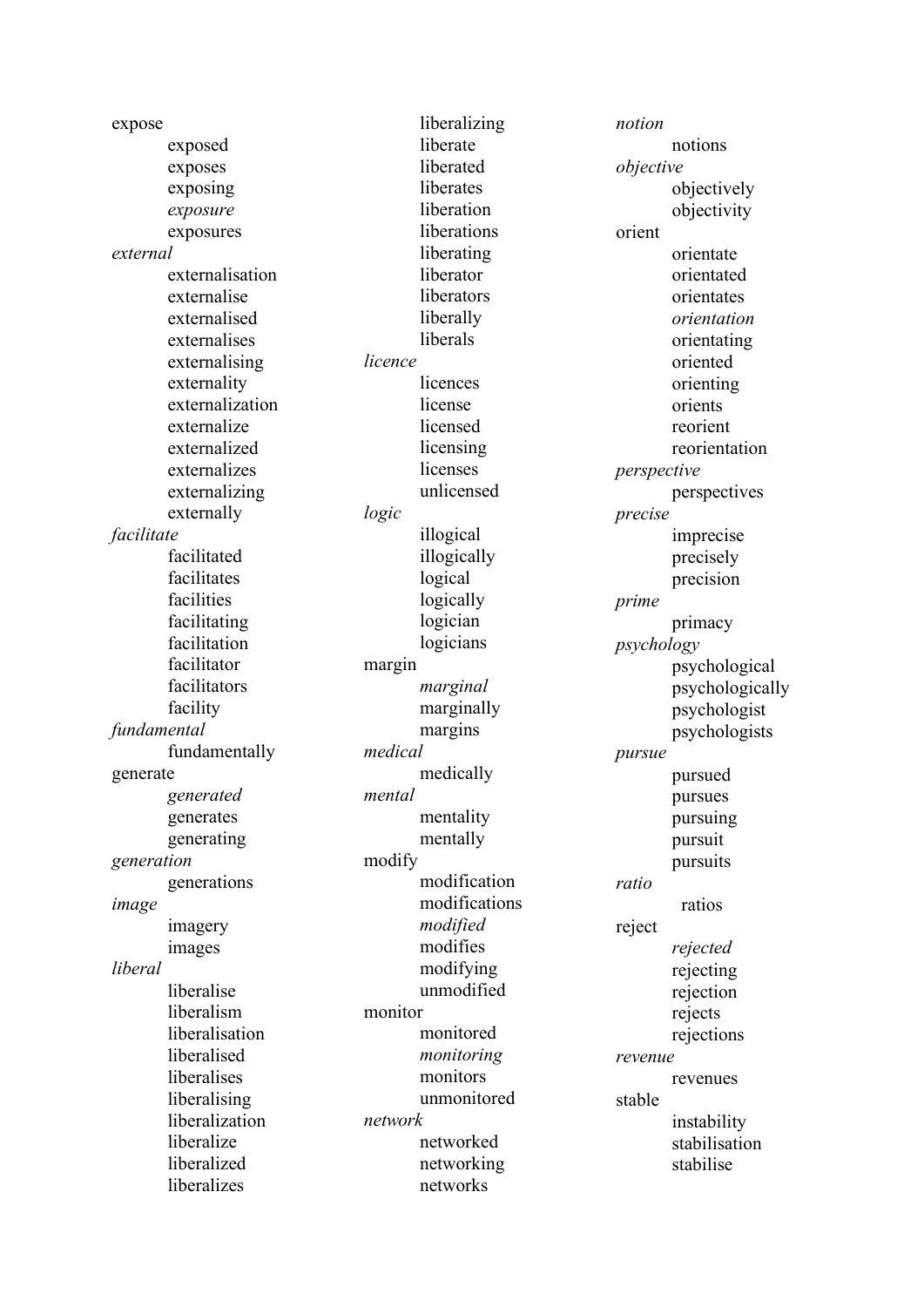|            | stabilised     |         | targeted     |
|------------|----------------|---------|--------------|
|            | stabilises     |         | targeting    |
|            | stabilising    |         | targets      |
|            | stabilization  | transit |              |
|            |                |         | transited    |
|            | stabilize      |         |              |
|            | stabilized     |         | transiting   |
|            | stabilizes     |         | transition   |
|            | stabilizing    |         | transitional |
|            | stability      |         | transitions  |
|            | unstable       |         | transitory   |
| style      |                |         | transits     |
|            | styled         | trend   |              |
|            | styles         |         | trends       |
|            | styling        | version |              |
|            | stylish        |         | versions     |
|            | stylise        | welfare |              |
|            | stylised       | whereas |              |
|            |                |         |              |
|            | stylises       |         |              |
|            | stylising      |         |              |
|            | stylize        |         |              |
|            | stylized       |         |              |
|            | stylizes       |         |              |
|            | stylizing      |         |              |
| substitute |                |         |              |
|            | substituted    |         |              |
|            | substitutes    |         |              |
|            | substituting   |         |              |
|            | substitution   |         |              |
| sustain    |                |         |              |
|            | sustainable    |         |              |
|            |                |         |              |
|            | sustainability |         |              |
|            | sustained      |         |              |
|            | sustaining     |         |              |
|            | sustains       |         |              |
|            | sustenance     |         |              |
|            | unsustainable  |         |              |
| symbol     |                |         |              |
|            | symbolic       |         |              |
|            | symbolically   |         |              |
|            | symbolise      |         |              |
|            | symbolises     |         |              |
|            | symbolised     |         |              |
|            | symbolising    |         |              |
|            | symbolism      |         |              |
|            |                |         |              |
|            | symbolize      |         |              |
|            | symbolized     |         |              |
|            | symbolizes     |         |              |
|            | symbolizing    |         |              |
|            | symbols        |         |              |
| target     |                |         |              |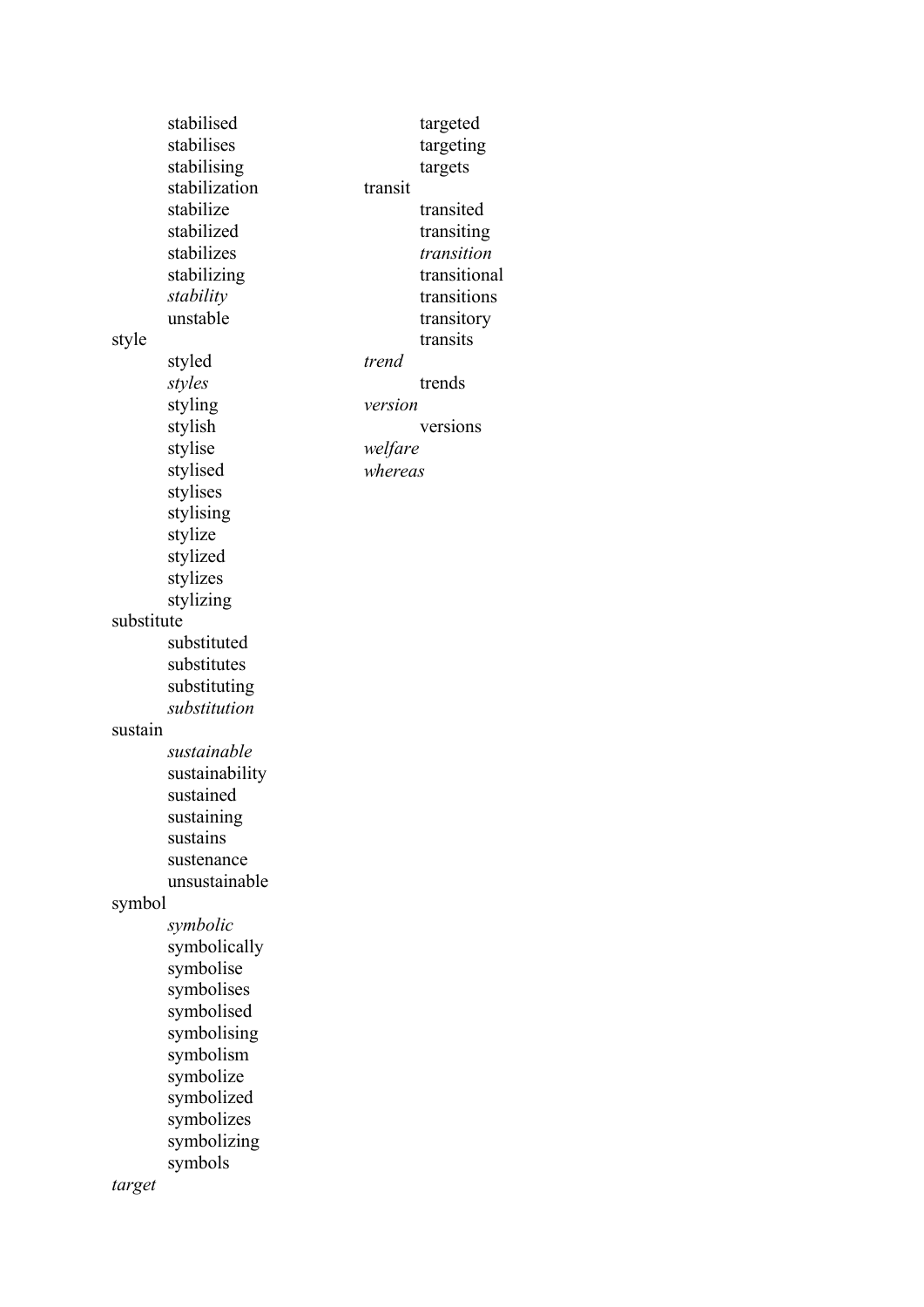# **Sublist 6 of the Academic Word List**

| abstract  |                 | author       |                | diverse  |                 |
|-----------|-----------------|--------------|----------------|----------|-----------------|
|           | abstraction     |              | authored       |          | diversely       |
|           | abstractions    |              | authoring      |          | diversification |
|           | abstractly      |              | authors        |          | diversified     |
|           | abstracts       |              | authorship     |          | diversifies     |
| accurate  |                 | bond         |                |          | diversify       |
|           | accuracy        |              | bonded         |          | diversifying    |
|           | accurately      |              | bonding        |          | diversity       |
|           | inaccuracy      |              | bonds          | domain   |                 |
|           | inaccuracies    | brief        |                |          | domains         |
|           | inaccurate      |              | brevity        | edit     |                 |
|           | acknowledge     |              | briefed        |          | edited          |
|           | acknowledged    |              | briefing       |          | editing         |
|           | acknowledges    |              | briefly        |          | edition         |
|           | acknowledging   |              | briefs         |          | editions        |
|           | acknowledgement | capable      |                |          | editor          |
|           | acknowledgement |              | capabilities   |          | editorial       |
| S         |                 |              | capability     |          | editorials      |
| aggregate |                 |              | incapable      |          | editors         |
|           | aggregated      | cite         |                |          | edits           |
|           | aggregates      |              | citation       | enhance  |                 |
|           | aggregating     |              | citations      |          | enhanced        |
|           | aggregation     |              | cited          |          | enhancement     |
| allocate  |                 |              | citing         |          | enhances        |
|           | allocated       |              | cites          |          | enhancing       |
|           | allocates       | cooperate    |                | estate   |                 |
|           | allocating      |              | cooperated     |          | estates         |
|           | allocation      |              | cooperates     | exceed   |                 |
|           | allocations     |              | cooperating    |          | exceeded        |
| assign    |                 |              | cooperation    |          | exceeding       |
|           | assigned        |              | cooperative    |          | exceeds         |
|           | assigning       |              | cooperatively  | expert   |                 |
|           | assignment      |              | co-operate     |          | expertise       |
|           | assignments     |              | co-operated    |          | expertly        |
|           | assigns         |              | co-operates    |          | experts         |
|           | reassign        |              | co-operation   | explicit |                 |
|           | reassigned      |              | co-operative   |          | explicitly      |
|           | reassigning     |              | co-operatively | federal  |                 |
|           | reassigns       | discriminate |                |          | federation      |
|           | unassigned      |              | discriminated  |          | federations     |
| attach    |                 |              | discriminates  | fee      |                 |
|           | attached        |              | discriminating |          | fees            |
|           | attaches        |              | discrimination | flexible |                 |
|           | attaching       | display      |                |          | flexibility     |
|           | attachment      |              | displayed      |          | inflexible      |
|           | attachments     |              | displaying     |          | inflexibility   |
|           | unattached      |              | displays       |          | furthermore     |
|           |                 |              |                |          |                 |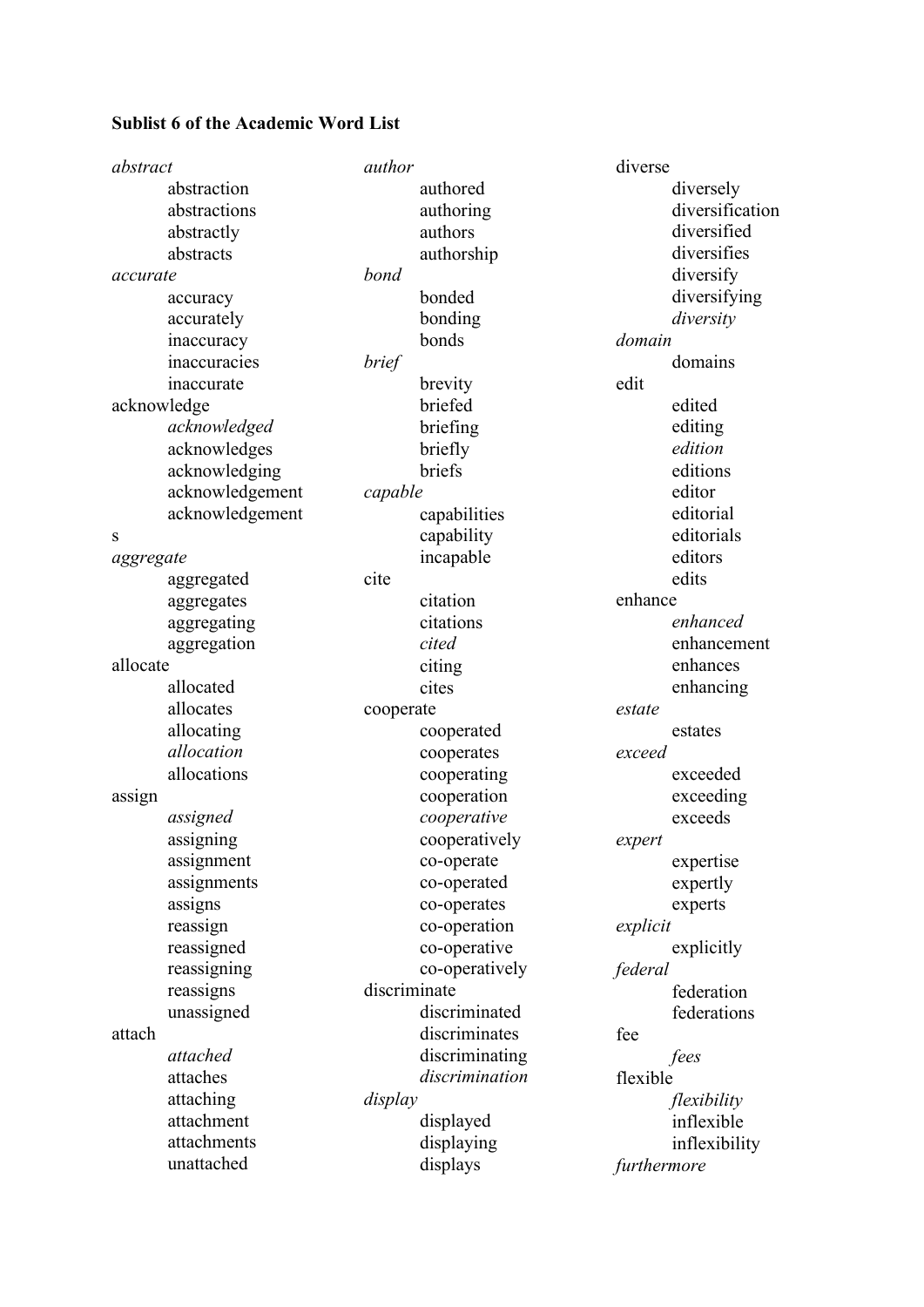*gender*  genders ignorant ignorance ignore *ignored*  ignores ignoring *incentive*  incentives *incidence* incident incidentally incidents incorporate *incorporated*  incorporates incorporating incorporation *index*  indexed indexes indexing inhibit inhibited inhibiting *inhibition*  inhibitions inhibits initiate initiated initiates initiating initiation initiations initiative *initiatives* initiator initiators *input*  inputs instruct instruction instructed instructing *instructions*  instructive instructor

instructors

instructs intelligent *intelligence* intelligently unintelligent *interval*  intervals *lecture*  lectured lecturer **lecturers lectures** lecturing migrate migrant migrants migrated migrates migrating *migration*  migrations migratory *minimum ministry*  ministered ministering ministerial ministries motive motivate motivated motivates motivating *motivation*  motivations motives unmotivated *neutral*  neutralisation neutralise neutralised neutralises neutralising neutrality neutralization neutralize neutralized neutralizes neutralizing

*nevertheless overseas*  precede preceded precedence precedent precedes *preceding*  unprecedented presume presumably presumed presumes presuming *presumption*  presumptions presumptuous *rational*  irrational rationalisation rationalisations rationalise rationalised rationalises rationalising rationalism rationality rationalization rationalizations rationalize rationalized rationalizes rationally recover recoverable recovered recovering recovers *recovery*  reveal *revealed*  revealing reveals revelation revelations *scope*  subsidy *subsidiary*  subsidies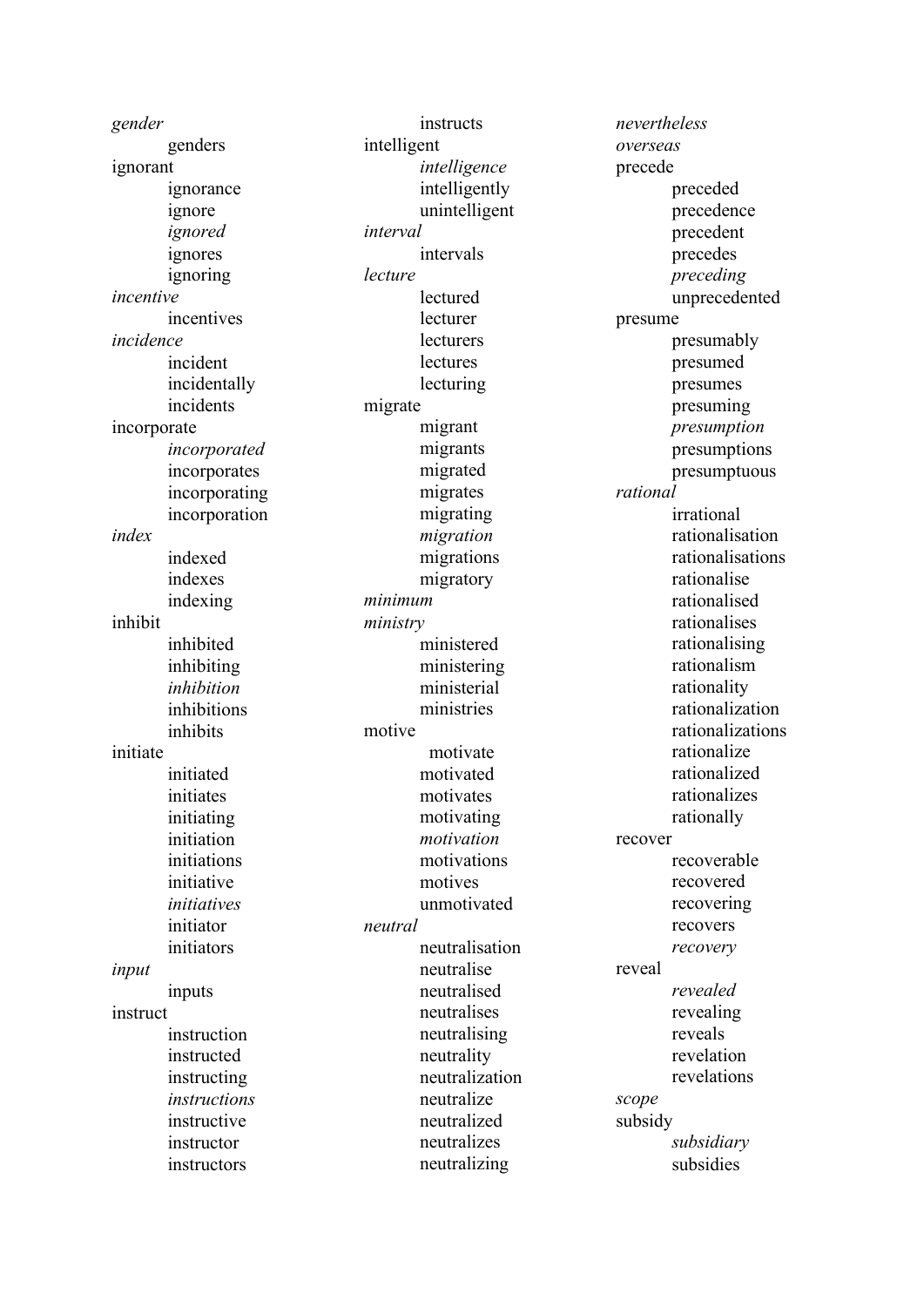subsidise subsidised subsidises subsidising subsidize subsidized subsidizes subsidizing tape taped *tapes*  taping *trace*  traceable traced traces tracing transform *transformation*  transformations transformed transforming transforms *transport*  transportation transported transporter transporters transporting transports underlie underlay underlies *underlying*  utilise utilisation utilised utilises utilising utiliser utilisers *utility*  utilities utilization utilize utilized utilizes utilizing

### **Sublist 7 of the Academic Word List**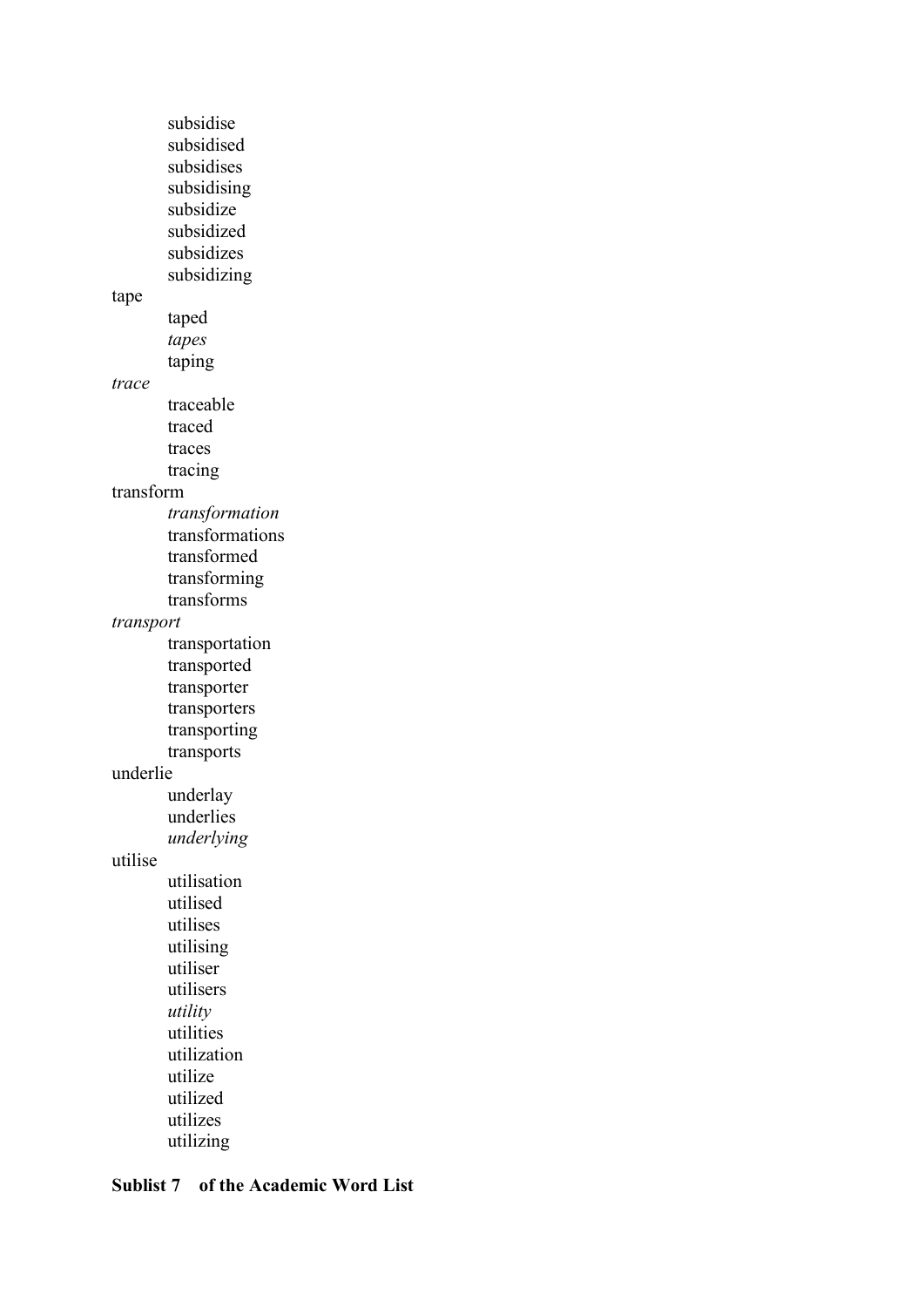| adapt    |                 |           | converted       |            | equipping     |
|----------|-----------------|-----------|-----------------|------------|---------------|
|          | adaptability    |           | convertible     |            | equips        |
|          | adaptable       |           | converting      | extract    |               |
|          | adaptation      |           | converts        |            | extracted     |
|          | adaptations     | couple    |                 |            | extracting    |
|          | adapted         |           | coupled         |            | extraction    |
|          | adapting        |           | coupling        |            | extracts      |
|          | adaptive        |           | couples         | file       |               |
|          | adapts          | decade    |                 |            | filed         |
| adult    |                 |           | decades         |            | files         |
|          | adulthood       | definite  |                 |            | filing        |
|          | adults          |           | definitely      | finite     |               |
| advocate |                 |           | definitive      |            | infinite      |
|          | advocacy        |           | indefinite      |            | infinitely    |
|          | advocated       |           | indefinitely    | foundation |               |
|          | advocates       | deny      |                 |            | foundations   |
|          | advocating      |           | deniable        | globe      |               |
| aid      |                 |           | denial          |            | global        |
|          | aided           |           | denials         |            | globally      |
|          | aiding          |           | denied          |            | globalisation |
|          | aids            |           | denies          |            | globalization |
|          | unaided         |           | denying         | grade      |               |
| channel  |                 |           | undeniable      |            | graded        |
|          | channelled      |           | differentiate   |            | grades        |
|          | channelling     |           | differentiated  |            | grading       |
|          | channels        |           | differentiates  | guarantee  |               |
| chemical |                 |           | differentiating |            | guaranteed    |
|          | chemically      |           | differentiation |            | guaranteeing  |
|          | chemicals       | dispose   |                 |            | guarantees    |
| classic  |                 |           | disposable      | hierarchy  |               |
|          | classical       |           | disposal        |            | hierarchical  |
|          | classics        |           | disposed        |            | hierarchies   |
|          | comprehensive   |           | disposes        | identical  |               |
|          | comprehensively |           | disposing       |            | identically   |
| comprise |                 | dynamic   |                 | ideology   |               |
|          | comprised       |           | dynamically     |            | ideological   |
|          | comprises       |           | dynamics        |            | ideologically |
|          | comprising      | eliminate |                 |            | ideologies    |
| confirm  |                 |           | eliminated      | infer      |               |
|          | confirmation    |           | eliminates      |            | inference     |
|          | confirmed       |           | eliminating     |            | inferences    |
|          | confirming      |           | elimination     |            | inferred      |
|          | confirms        | empirical |                 |            | inferring     |
|          |                 |           | empirically     |            | infers        |
| contrary | contrarily      |           | empiricism      | innovate   |               |
|          |                 |           |                 |            | innovation    |
| convert  | conversion      | equip     |                 |            |               |
|          |                 |           | equipment       |            | innovated     |
|          | conversions     |           | equipped        |            | innovates     |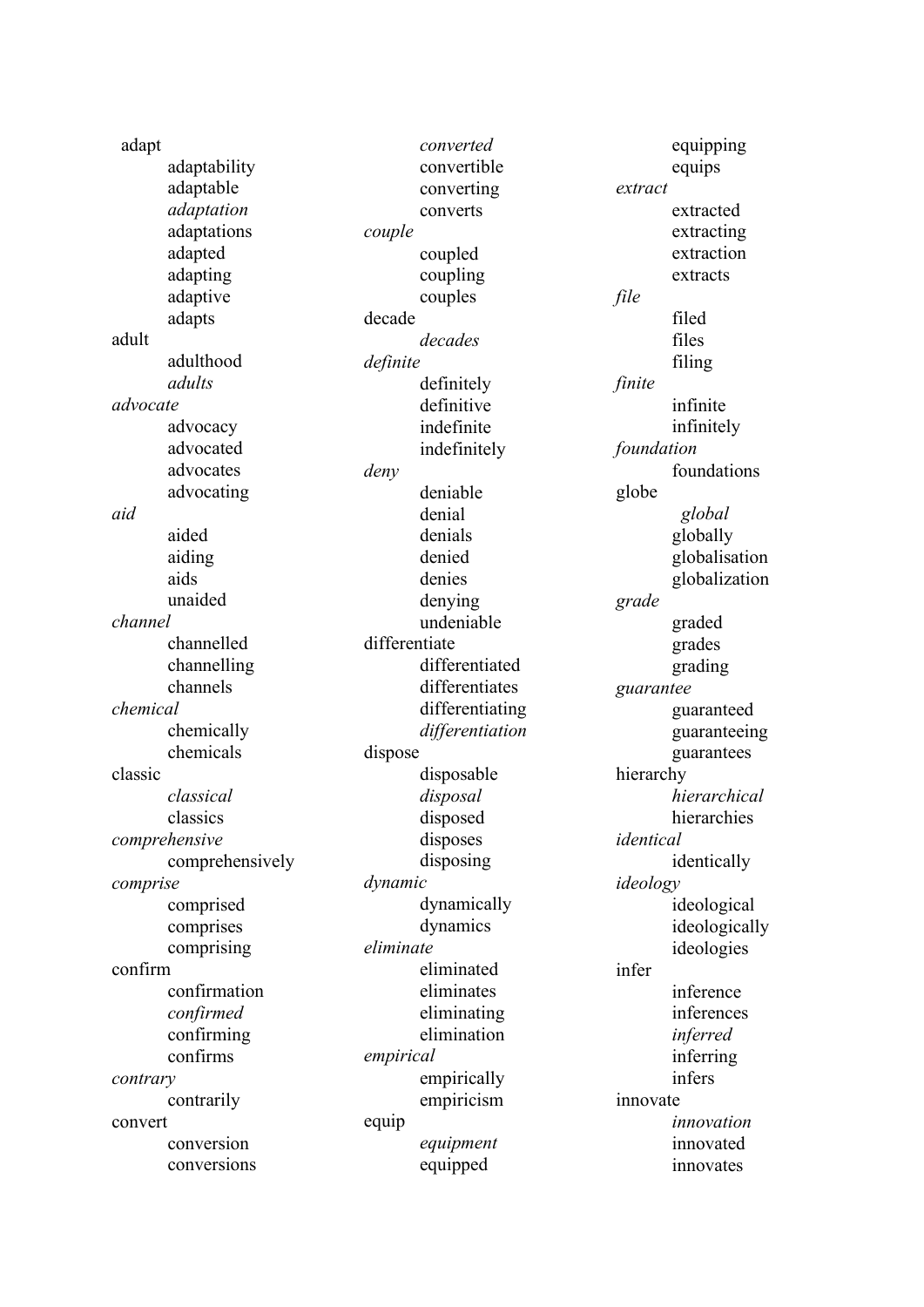innovating innovations innovative innovator innovators *insert*  inserted inserting insertion inserts intervene intervened intervenes intervening *intervention*  interventions isolate *isolated*  isolates isolating isolation isolationism *media mode*  modes *paradigm* paradigms *phenomenon*  phenomena phenomenal *priority* priorities prioritisation prioritise prioritised prioritises prioritising prioritization prioritize prioritized prioritizes prioritizing prohibit *prohibited*  prohibiting prohibition prohibitions prohibitive prohibits

*publication*  publications quote *quotation*  quotations quoted quotes quoting *release*  released releases releasing *reverse*  reversal reversed reverses reversible reversing reversals irreversible simulate simulated simulates simulating *simulation*  sole *solely somewhat*  submit submission submissions submits *submitted*  submitting successor succession successions *successive*  successively successors *survive*  survival survived survives surviving survivor survivors *thesis*  theses

*topic*  topical topics transmit *transmission*  transmissions transmitted transmitting transmits ultimate *ultimately unique*  uniquely uniqueness *visible* visibility visibly invisible invisibility *voluntary* voluntarily volunteer volunteering volunteered volunteers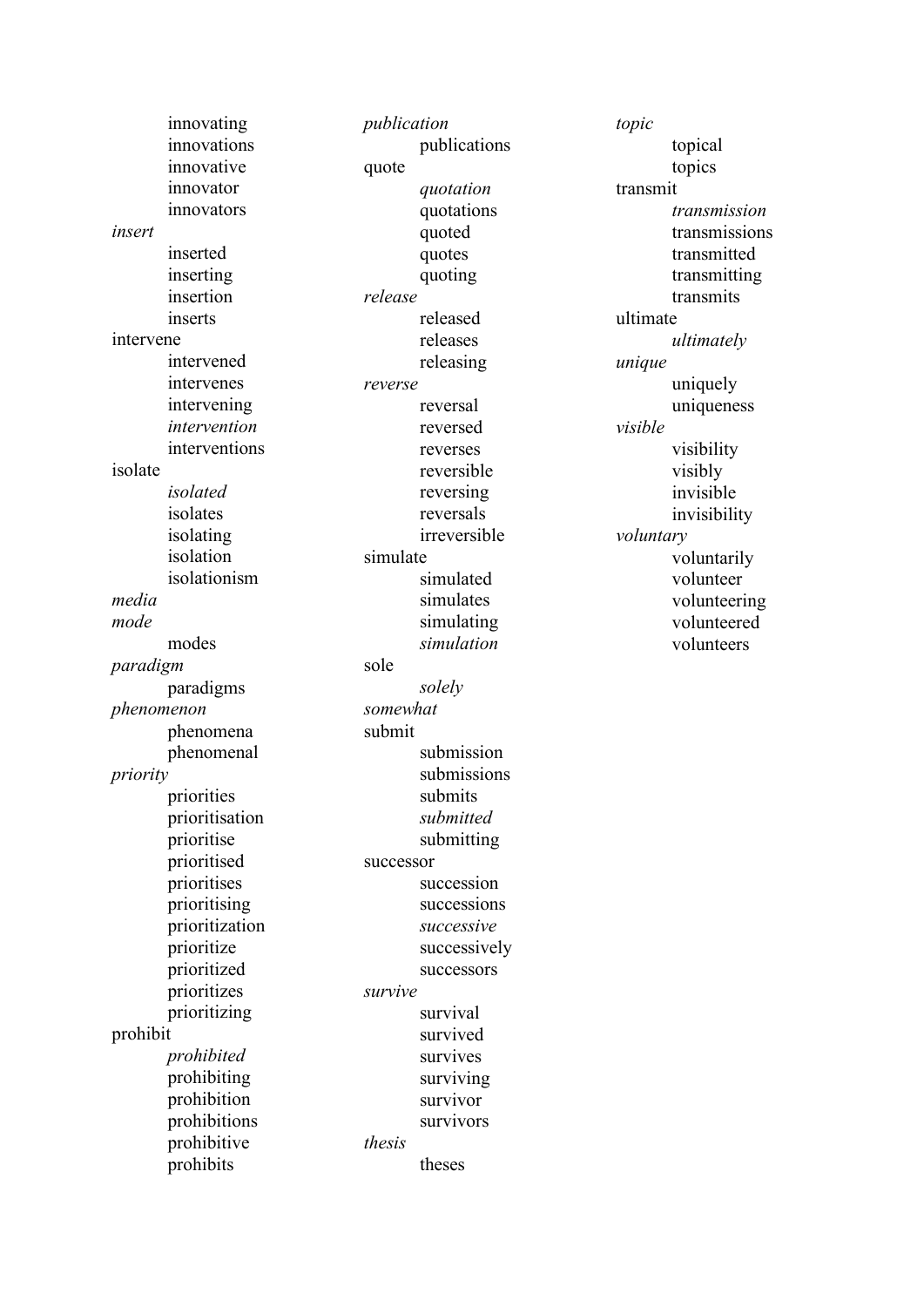## **Sublist 8 of the Academic Word List**

| abandon                    | bias            | contradictions            |
|----------------------------|-----------------|---------------------------|
| abandoned                  | biased          | contradictory             |
| abandoning                 | biases          | contradicts               |
| abandonment                | biasing         | crucial                   |
| abandons                   | unbiased        | crucially                 |
| accompany                  | chart           | currency                  |
| accompanied                | charted         | currencies                |
| accompanies                | charting        | denote                    |
| accompaniment              | charts          | denotation                |
| accompanying               | uncharted       | denotations               |
| unaccompanied              | clarify         | denoted                   |
| accumulate                 | clarification   | denotes                   |
| accumulated                | clarified       | denoting                  |
| accumulating               | clarifies       | detect                    |
| accumulation               | clarifying      | detectable                |
| accumulates                | clarity         | detected                  |
| ambiguous                  | commodity       | detecting                 |
| ambiguities                | commodities     | detection                 |
| ambiguity                  | complement      | detective                 |
| unambiguous                | complementary   | detectives                |
| unambiguously              | complemented    | detector                  |
| append                     | complementing   | detectors                 |
| appendix                   | complements     | detects                   |
|                            |                 |                           |
| appended                   | conform         | deviate                   |
| appends                    | conformable     | deviated                  |
| appending                  | conformability  | deviates                  |
| appendices                 | conformance     | deviating                 |
| appendixes                 | conformation    | deviation                 |
| appreciate                 | conformed       | deviations                |
| appreciable                | conforming      | displace                  |
|                            | conformist      | displaced                 |
| appreciably<br>appreciated | conformists     |                           |
| appreciates                | conformity      | displacement<br>displaces |
| appreciating               | conforms        | displacing                |
| appreciation               | nonconformist   | drama                     |
| unappreciated              | nonconformists  | dramas                    |
| arbitrary                  | nonconformity   | dramatic                  |
| arbitrariness              | non-conformist  | dramatically              |
| arbitrarily                | non-conformists | dramatise                 |
| automate                   | non-conformity  | dramatised                |
| automatic                  | contemporary    | dramatising               |
| automated                  | contemporaries  | dramatises                |
| automates                  | contradict      | dramatisation             |
| automating                 | contradicted    | dramatisations            |
| automatically              | contradicting   | dramatist                 |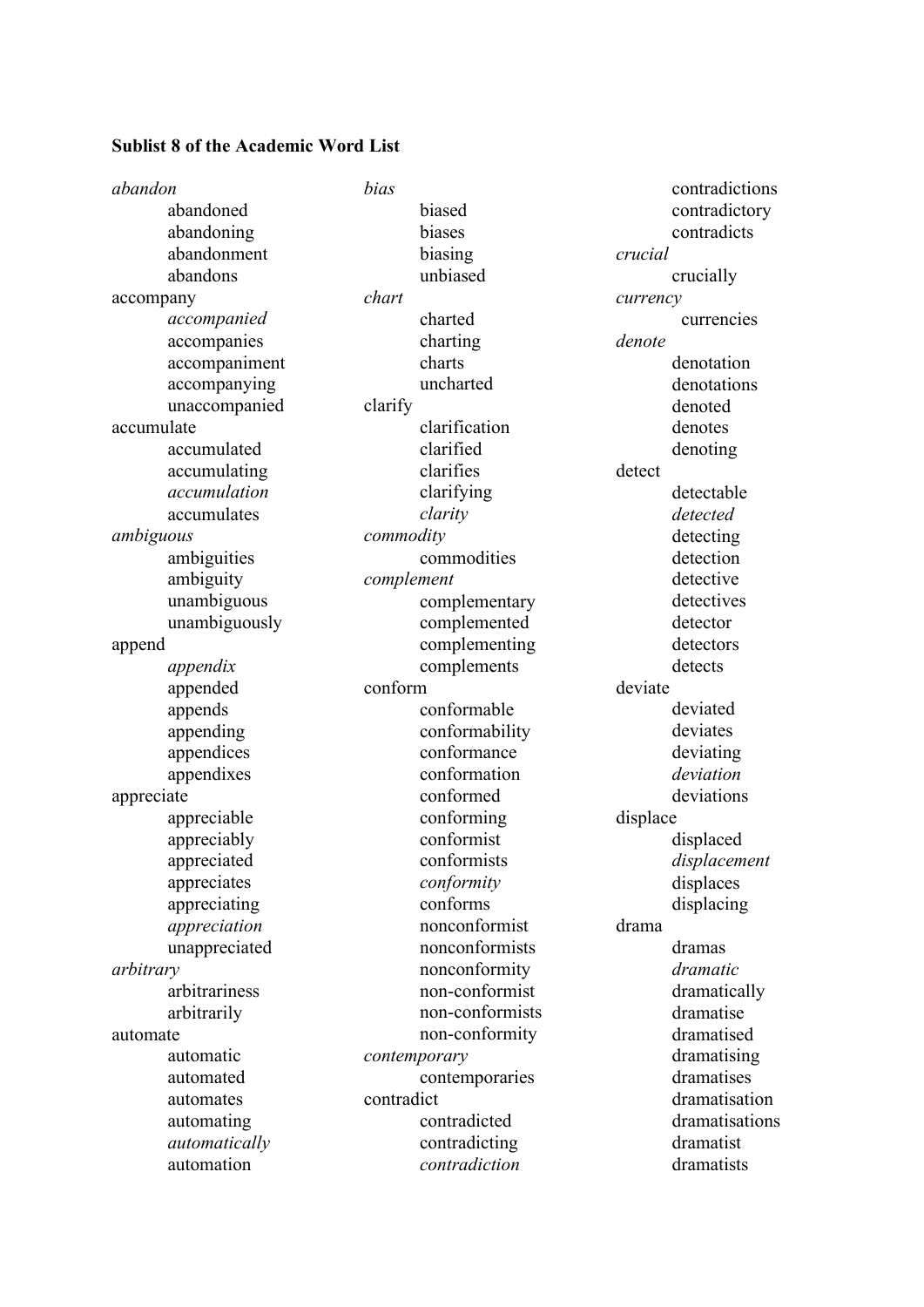dramatization dramatizations dramatize dramatized dramatizes dramatizing eventual eventuality *eventually exhibit* exhibited exhibiting exhibition exhibitions exhibits exploit *exploitation*  exploited exploiting exploits fluctuate fluctuated fluctuates fluctuating fluctuation *fluctuations*  guideline *guidelines*  highlight *highlighted*  highlighting highlights *implicit* implicitly induce *induced* induces inducing induction inevitable inevitability *inevitably infrastructure*  infrastructures inspect inspected inspecting *inspection*  inspections

inspector inspectors inspects intense intensely intenseness intensification intensified intensifies intensify intensifying intension *intensity* intensive intensively manipulate manipulated manipulates manipulating *manipulation*  manipulations manipulative minimise *minimised* minimises minimising minimize minimized minimizes minimizing *nuclear offset* offsets offsetting *paragraph* paragraphing paragraphs *plus* pluses practitioner *practitioners* predominant predominance *predominantly* predominate predominated predominates predominating *prospect*

prospective prospects *radical* radically radicals *random* randomly randomness reinforce *reinforced* reinforcement reinforcements reinforces reinforcing *restore* restoration restored restores restoring revise revised revises revising *revision* revisions *schedule* reschedule rescheduled reschedules rescheduling scheduled schedules scheduling unscheduled tense *tension* tensely tenser tensest tensions terminate terminal terminals terminated terminates terminating *termination* terminations *theme*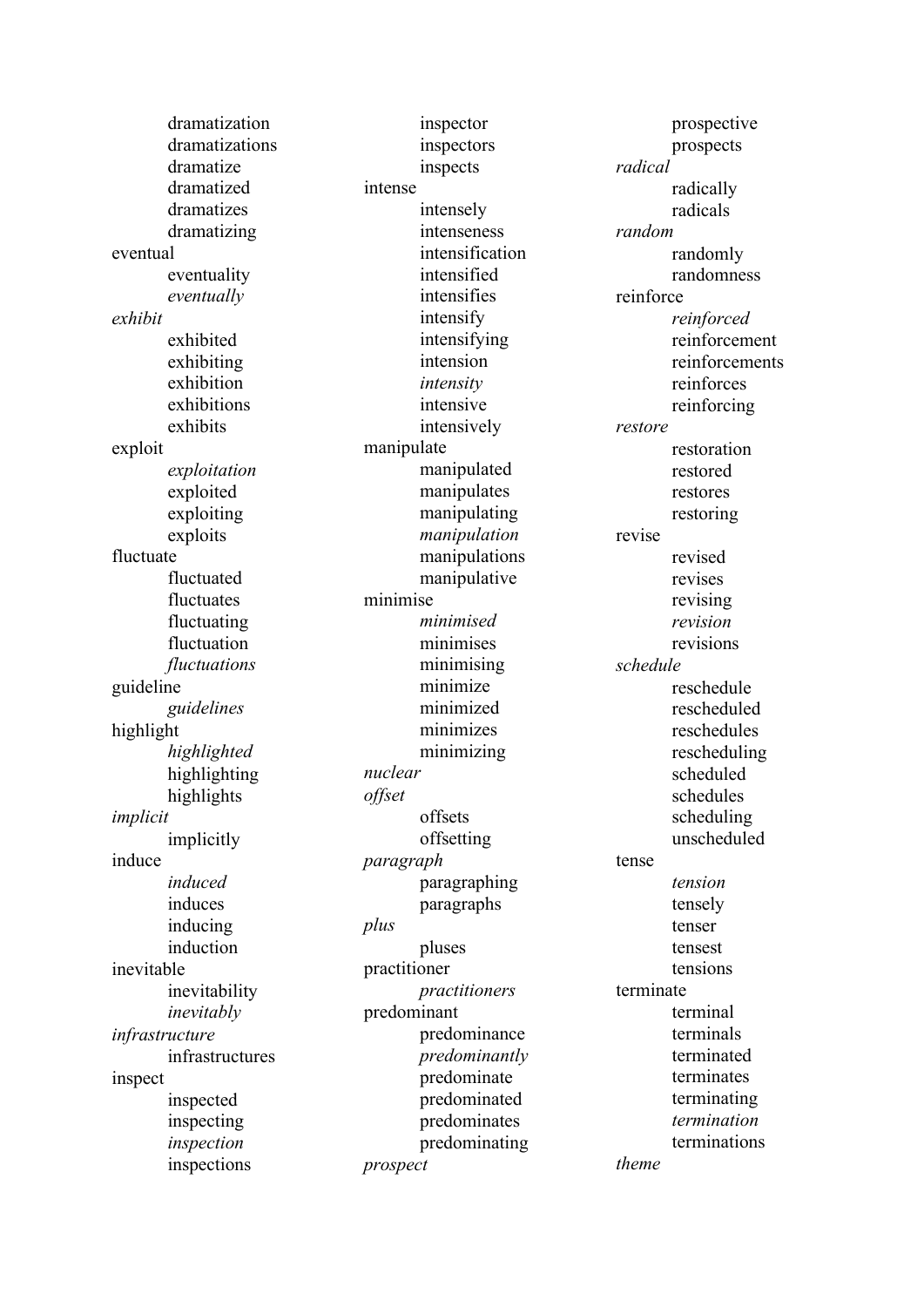themes thematic thematically *thereby uniform* uniformity uniformly *vehicle* vehicles *via* virtual *virtually visual* visualise visualised visualised visualising visualisation visualize visualized visualizing visualization visually *widespread* 

## **Sublist 9 of the Academic Word List**

| accommodate   | attainable   | coincides       |
|---------------|--------------|-----------------|
| accommodated  | attained     | coinciding      |
| accommodates  | attaining    | coincidence     |
| accommodating | attainment   | coincidences    |
| accommodation | attainments  | coincident      |
| analogy       | attains      | coincidental    |
| analogies     | unattainable | commence        |
| analogous     | behalf       | commenced       |
| anticipate    | bulk         | commences       |
| anticipated   | bulky        | commencement    |
| anticipates   | cease        | commencing      |
| anticipating  | ceased       | recommences     |
| anticipation  | ceaseless    | recommenced     |
| unanticipated | ceases       | recommencing    |
| assure        | ceasing      | compatible      |
| assurance     | coherent     | compatibility   |
| assurances    | coherence    | incompatibility |
| assured       | coherently   | incompatible    |
| assuredly     | incoherent   | concurrent      |
| assures       | incoherently | concurrently    |
| assuring      | coincide     | confine         |
| attain        | coincided    | confined        |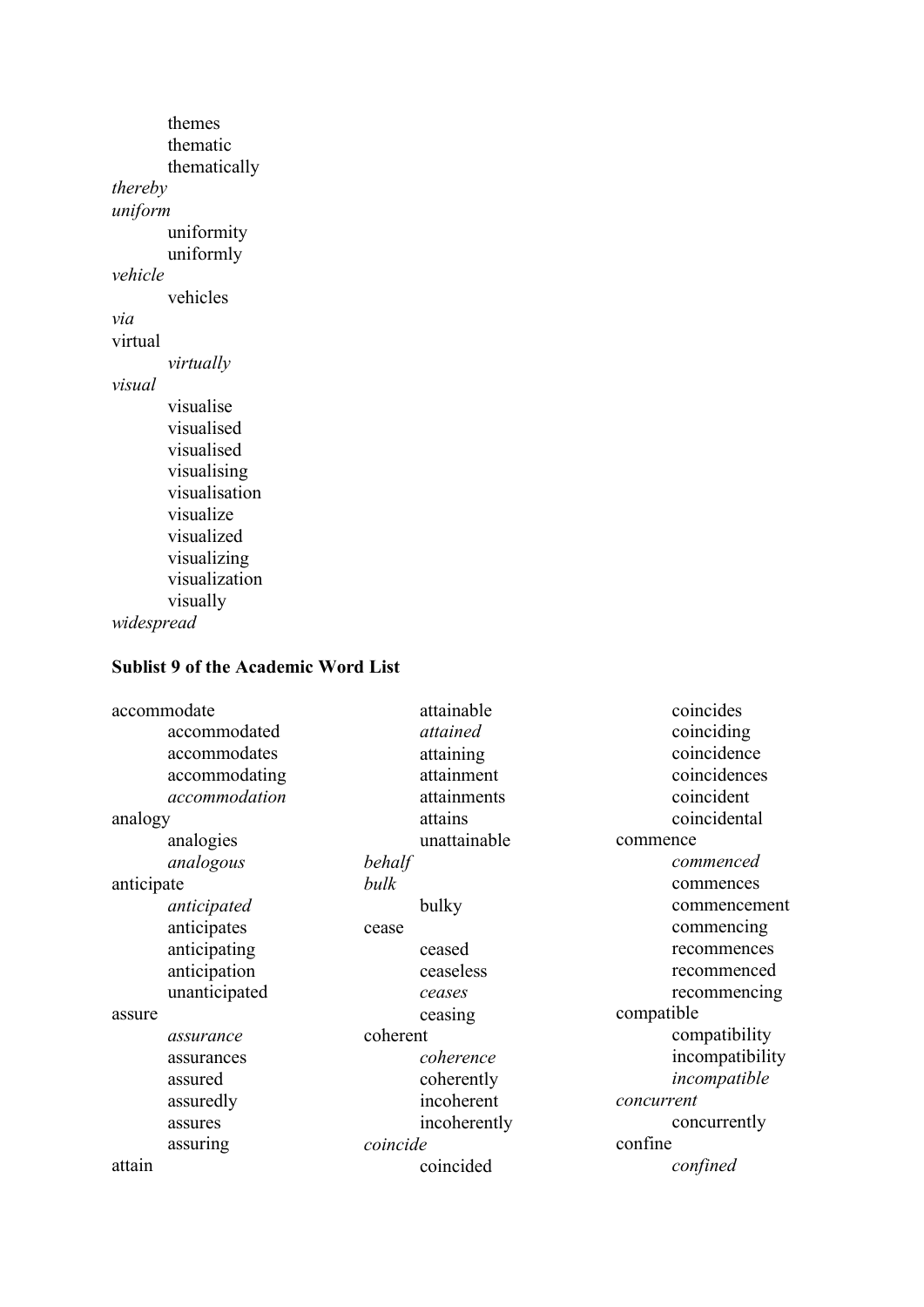confines confining unconfined *controversy*  controversies controversial controversially uncontroversial converse *conversely device* devices devote *devoted* devotedly devotes devoting devotion devotions diminish *diminished* diminishes diminishing diminution undiminished distort *distorted* distorting distortion distortions distorts *duration* erode eroded erodes eroding *erosion* ethic *ethical* ethically ethics unethical *format* formatted formatting formats found *founded* founder

founders founding unfounded *inherent* inherently insight insightful *insights integral intermediate manual* manually manuals *mature* immature immaturity maturation maturational matured matures maturing maturity mediate mediated mediates mediating *mediation medium military minimal* minimalisation minimalise minimalises minimalised minimalising minimalist minimalists minimalistic minimalization minimalize minimalized minimalizes minimalizing minimally *mutual* mutually norm *norms overlap*

overlapped overlapping overlaps *passive* passively passivity *portion* portions *preliminary* preliminaries *protocol* protocols *qualitative* qualitatively *refine* refined refinement refinements refines refining relax relaxation *relaxed* relaxes relaxing restrain restrained restraining restrains restraint *restraints* unrestrained *revolution* revolutionary revolutionaries revolutionise revolutionised revolutionises revolutionising revolutionist revolutionists revolutionize revolutionized revolutionizes revolutionizing revolutions *rigid* rigidities rigidity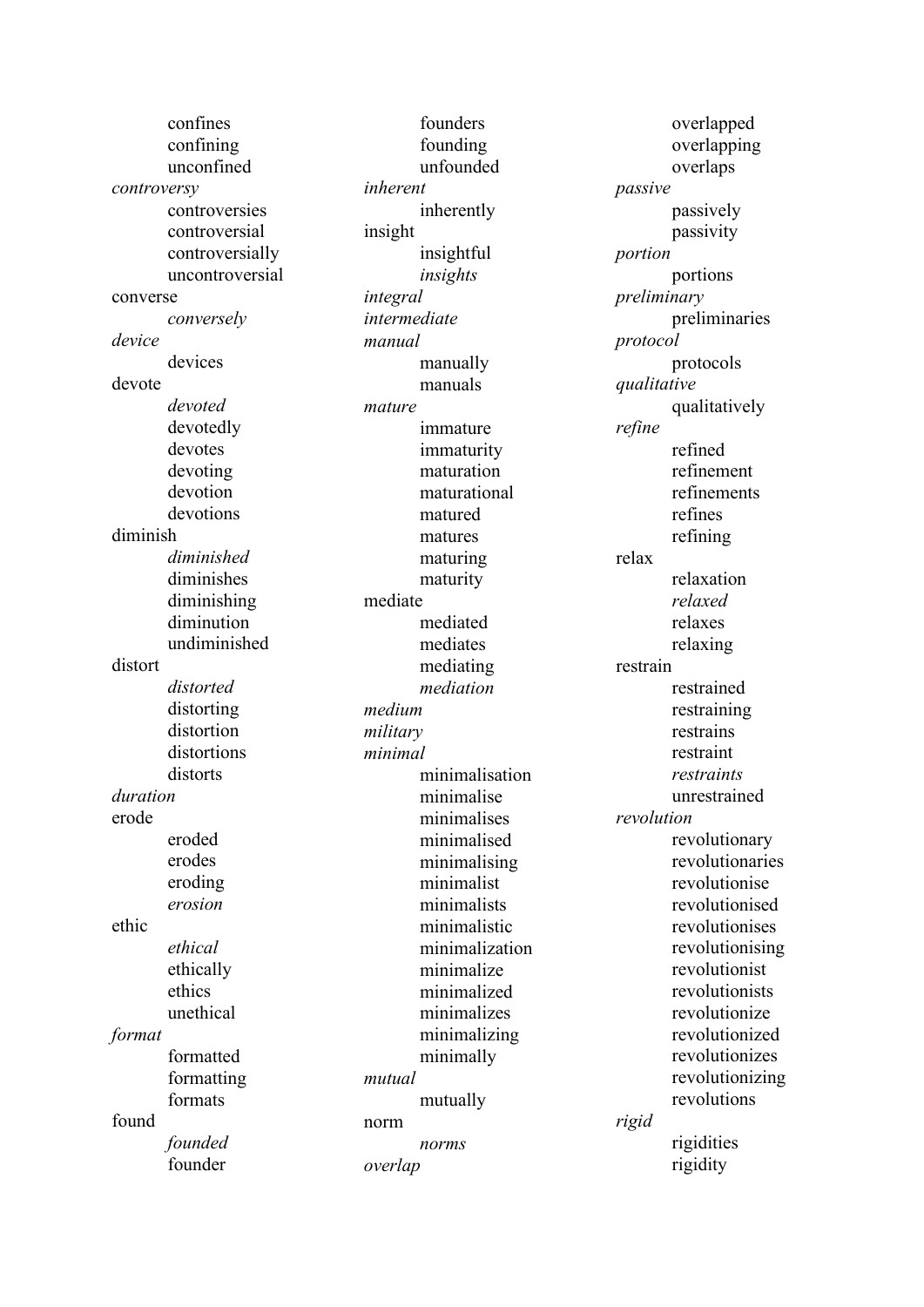rigidly *route* routed routes routing *scenario* scenarios *sphere* spheres spherical spherically *subordinate* subordinates subordination supplement *supplementary*  supplemented supplementing supplements suspend *suspended* suspending suspends suspension *team* teamed teaming teams *temporary* temporarily *trigger* triggered triggering triggers unify unification *unified* unifies unifying violate violated violates violating *violation* violations *vision* visions